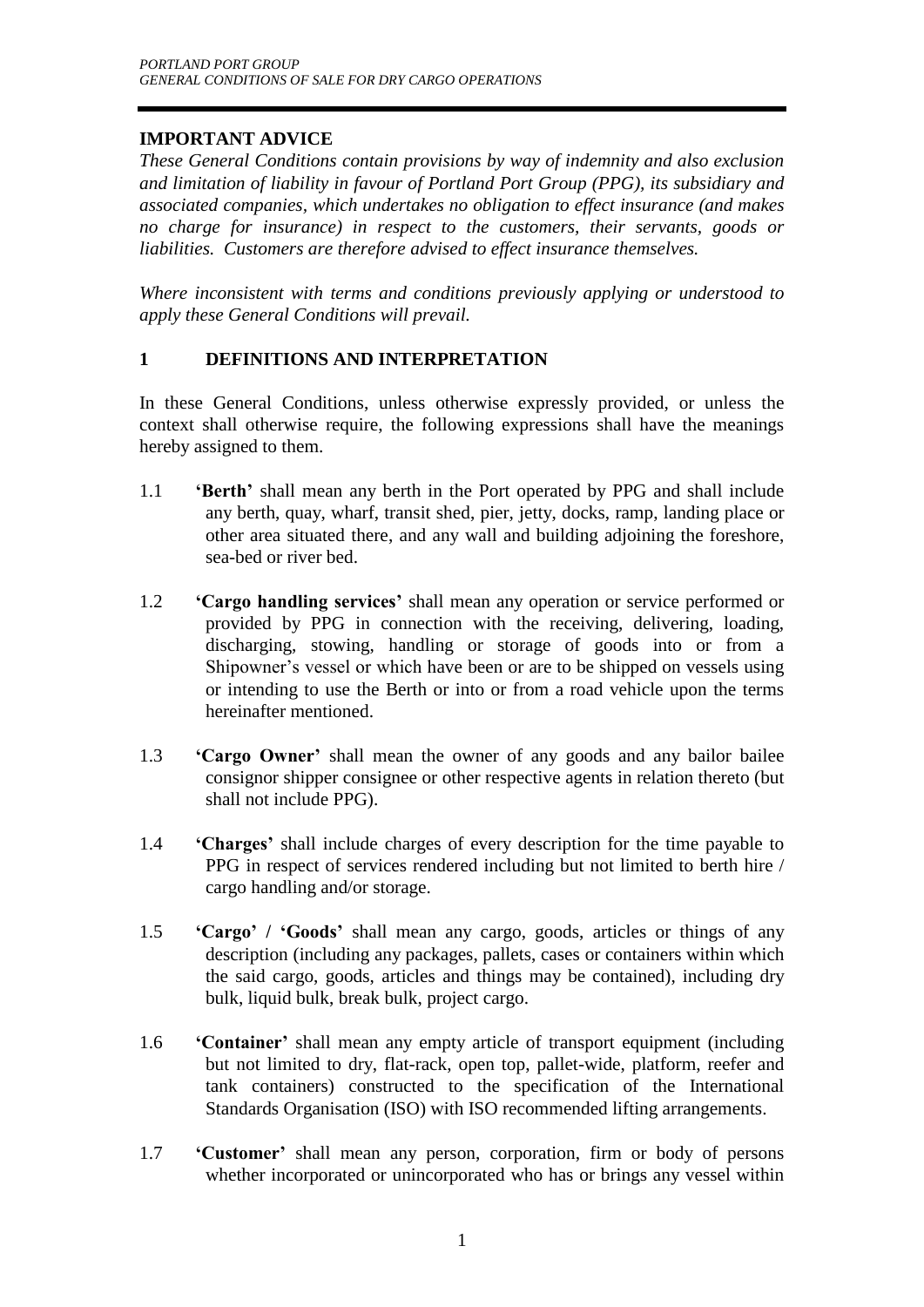PPG's harbour jurisdiction or visits the premises of PPG and/or who delivers or brings Cargo / Goods or plant onto or whose goods or plant come howsoever to be on those premises and/or who by themselves, their servants or agents avail themselves of any facility or service provided by PPG, this could include, but is not limited to a Shipowner or Cargo Owner.

- 1.8 **'Facilities'** shall mean all berths, loading / unloading areas, storage areas, roads, paths, buildings and any other facilities operated or managed by PPG at the Premises.
- 1.9 **'Owner'** when used in relation to cargo / goods includes any consignor, consignee, shipper or agent for the sale, receipt, custody, loading or unloading, handling and clearance of those goods and includes any other person in charge of the cargo / goods and his agent in relation thereto; and when used in relation to a vessel includes any part owner, broker, charterer, agent, disponent owner or mortgagee in possession of the vessel or other person or persons entitled for the time being to possession of the vessel; and when used in relation to a vehicle includes any part owner or agent or persona having charge of the vehicle for the time being.
- 1.10 **'Plant'** shall mean any vehicle, trailer (whether or not carrying or incorporating any tank or container), machine, container, fender, mooring device, or Linkspan bridge.
- 1.11 **'PPG'** shall mean Portland Port Group, its successors in title, or any subsidiary companies and any associated companies of Portland Port Group.
- 1.12 **'PPG Manager'** shall mean the General Manager, or the Marine Manager and Harbourmaster, or the Operations Manager, or the Financial and Administration Manager, or person of equivalent position, all of whom being full time employees of PPG and acting within the limits of their designated authorities.
- 1.13 **'Premises'** shall mean any Berth or other premises from where PPG provides Services.
- 1.14 **'Quay'** shall mean any quay, wharf, jetty, dolphin, landing stage or other structure used for berthing or mooring vessels, and includes any pier, bridge, road or footway immediately adjacent and affording access thereto.
- 1.15 **'Services'** shall include, without limitation to the following,: (i) in relation to Cargo, the receiving, discharging, delivering, unloading, loading, stowing, tallying, lashing, handling, inside and outside storage of the Cargo and related documentary and information technology processes; and (ii) in relation to Vessels, the berthing, unberthing and moving of Vessels.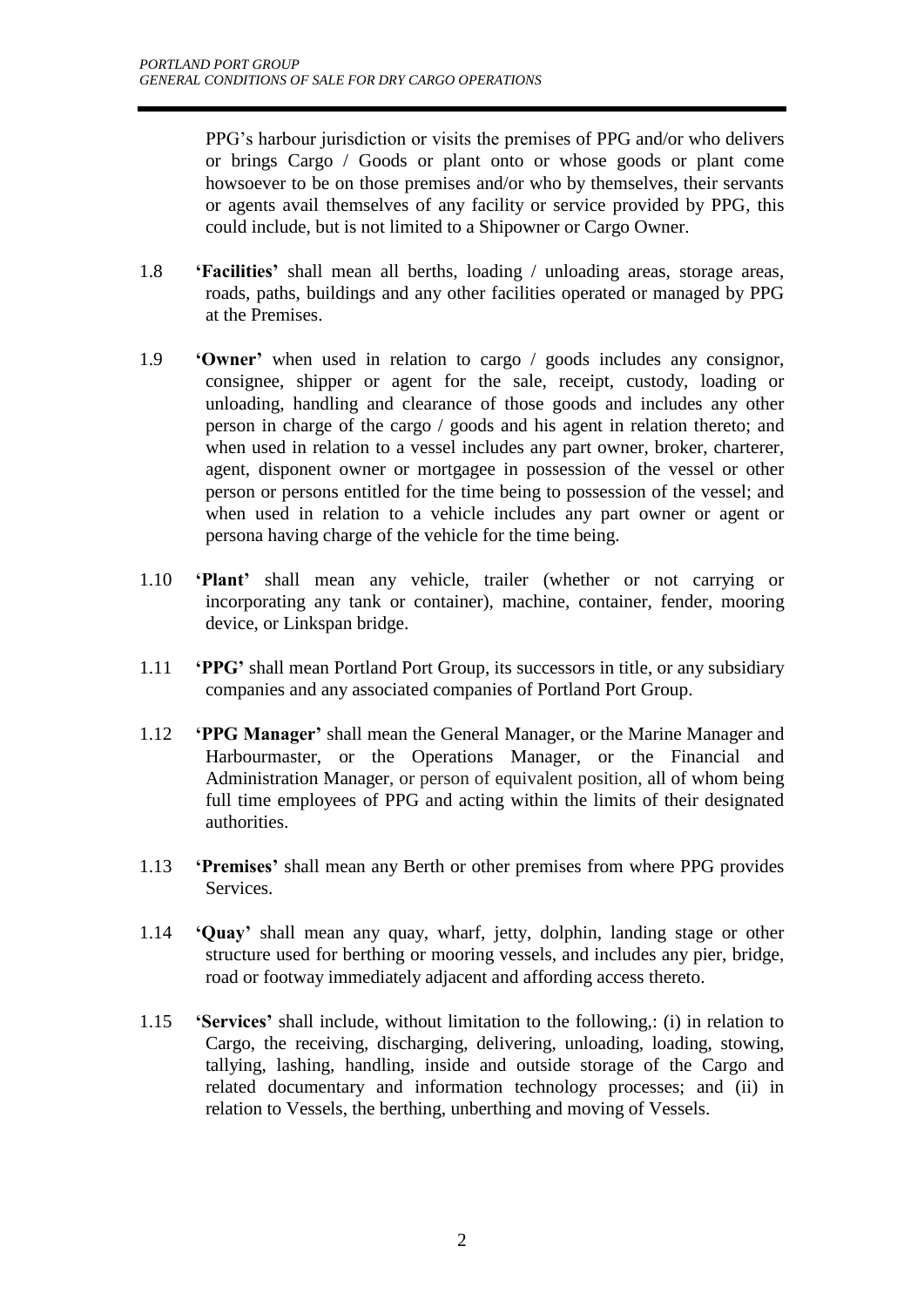- 1.16 **'Stevedores'** shall meant the third party stevedore company engaged / instructed by PPG to carry out the Services at the Premises, who are, for avoidance of doubt, acting as independent third party contractors of PPG.
- 1.17 **'Vessel'** includes any waterborne craft including but not limited to ocean vessels, feeder vessels, inland waterway vessels, of every class or description however navigated or propelled.
- 1.18 Where the context permits words in the singular shall include the plural and words in the plural shall include the singular.
- 1.19 The headings for clauses are for ease of reference only and shall not affect the construction hereof.
- 1.20 Reference to any statutory provision and regulation includes reference to any consolidation, re-enactment or modification thereof.
- 1.21 References to clauses and schedules are references to the clauses and schedules of these General Conditions unless otherwise stated.

# **2 APPLICATION OF GENERAL CONDITIONS**

- 2.1 These General Conditions shall apply to all legal relationships between PPG and any Customer (and Shipowner or Cargo Owner) whether in respect of contract, bailment or licence (whether to enter or remain or otherwise). These General Conditions cannot be varied otherwise than in writing and signed by the PPG Manager. The acceptance by the Customer of these General Conditions may be express but even if not made expressly, acceptance will be implied from the entry by the Customer into any legal relationship with PPG. In particular such acceptance will be deemed to have been made in the event of the entry or delivery of any person, vessels, goods or plant into the harbour jurisdiction of PPG or onto or upon the premises of PPG and/or of any shipping or unit load note or the making of any other written or oral application to PPG for entry to the premises of PPG or for any service or the use of any facility by or on behalf of the Customer.
- 2.2 These General Conditions shall be applicable during such time as a Berth is being used by a vessel for the loading or discharging of the vessel's stores or bunkers and/or at any time a berth quay is used by a vessel for the loading or discharging of cargo / goods by PPG and/or the transit shed and/or other area at the Port is being used for the receiving or delivering, loading or discharging or temporary storage and/or storage of cargo / goods by PPG.
- 2.3 If any international convention, national law or regulation is compulsorily applicable to any of the Services, these General Conditions shall, as regards such Services, be read as subject to such convention, law or regulation, and nothing in these General Conditions shall be construed as a surrender by PPG of any of its rights or immunities or as an increase of any of its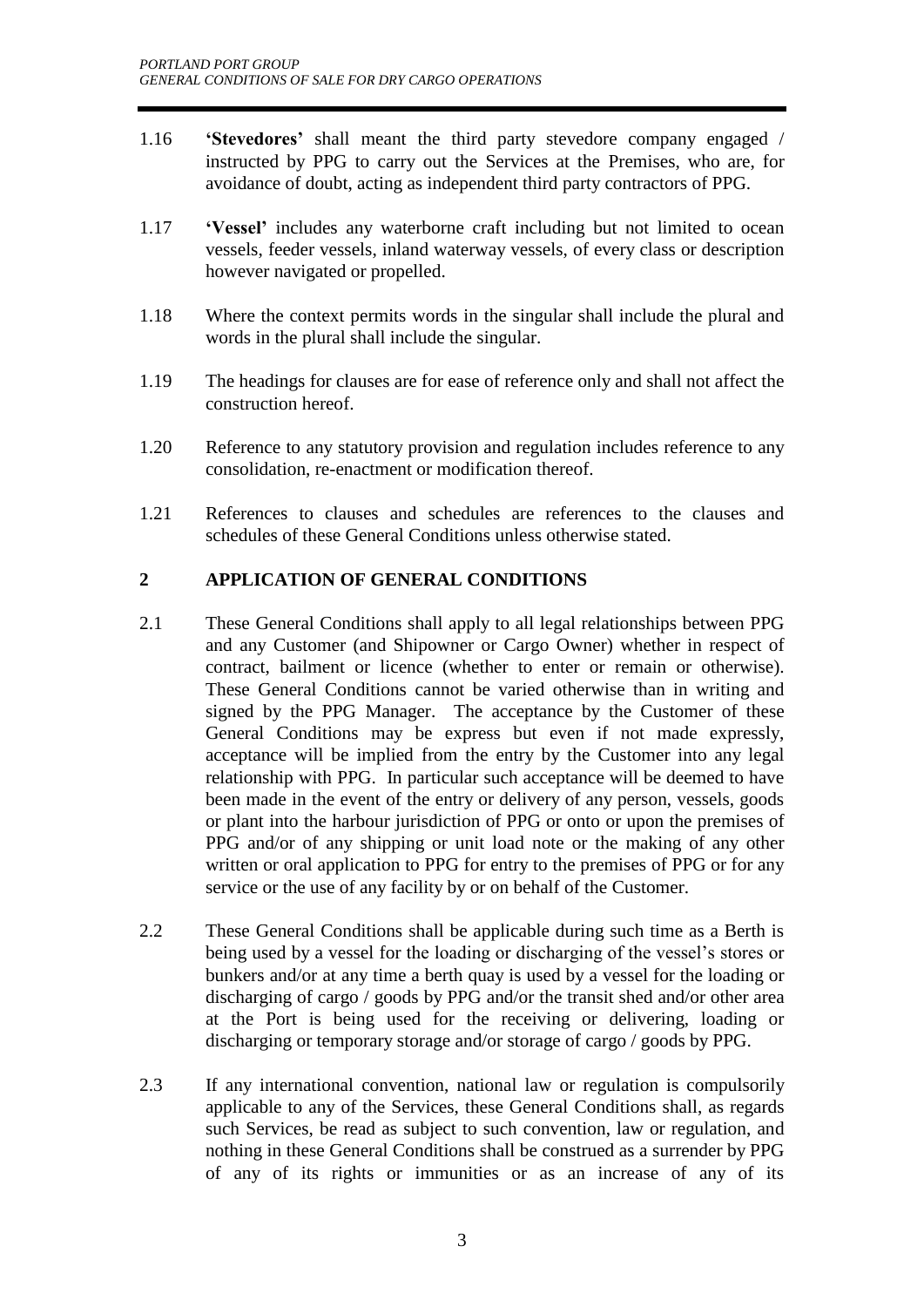responsibilities or liabilities under such convention, law or regulation. Any part of these General Conditions which contravenes such convention, law or regulation to any extent, shall be in respect of the Services to which such convention, law or regulation applies compulsorily, be overridden to that extent and no further.

- 2.4 These General Conditions are to apply in conjunction in conjunction with all existing bye-laws of the PPG via the Portland Harbour Authority and will also be subject to the specific Provisions, Articles, Orders, Bylaws, General and Specific Directions of the Portland Harbour Revision Order 1997. For avoidance of doubt, in the event of a conflict, the bye-laws will take precedence.
- 2.5 All vessels calling at Portland Port, whether berthing or anchoring within the limits of Portland Harbour, either in the Inner Harbour or the Outer Harbour, are also subject to the Portland Harbour Authority Vessel Pre-Arrival Notification Requirements which can be found at [www.portland-port.co.uk](http://www.portland-port.co.uk/) unless any variation of such has been expressly agreed in writing between a PPG Manager and the Customer.
- 2.6 All vessels calling at Portland Port, whether berthing or anchoring within the limits of Portland Harbour, either in the Inner Harbour or the Outer Harbour, are also subject to the Portland Harbour Authority Limited Pilotage Directions which can be found at [www.portland-port.co.uk](http://www.portland-port.co.uk/) unless any variation of such has been expressly agreed in writing between a PPG Manager and the Customer.

# **CUSTOMER'S WARRANTIES AND RESPONSIBILITIES:**

# **3 NOTICE AND WARRANTY OF AUTHORITY BY CUSTOMER**

- 3.1 The Customer expressly represents and warrants to PPG that it is either the owner of the Vessel and/or Cargo and/or Goods and/or Containers, or agent authorised to contract with PPG on these General Conditions in respect of the Vessel and/or Cargo and/or Goods and/or Containers (as appropriate). The Customer also expressly represents and warrants that it is accepting these General Conditions not only for itself but also as authorised agent for and on behalf of the owners, operators, charterers or agent (as appropriate) of the Vessel and owner of the Cargo and/or Goods and/or Containers and any other person who is or may become interested in the Cargo (as appropriate).
- 3.2 The use of any of the Services and/or Facilities by the Shipowner or Cargo Owner, entry of the Premises or berthing of any Vessel at a Berth (or any combination of the foregoing) shall be deemed to constitute notice of and agreement to these General Conditions.
- 3.3 By accepting the Services subject to these General Conditions, the Customer / Shipowner / Cargo Owner agrees to indemnify PPG in respect of all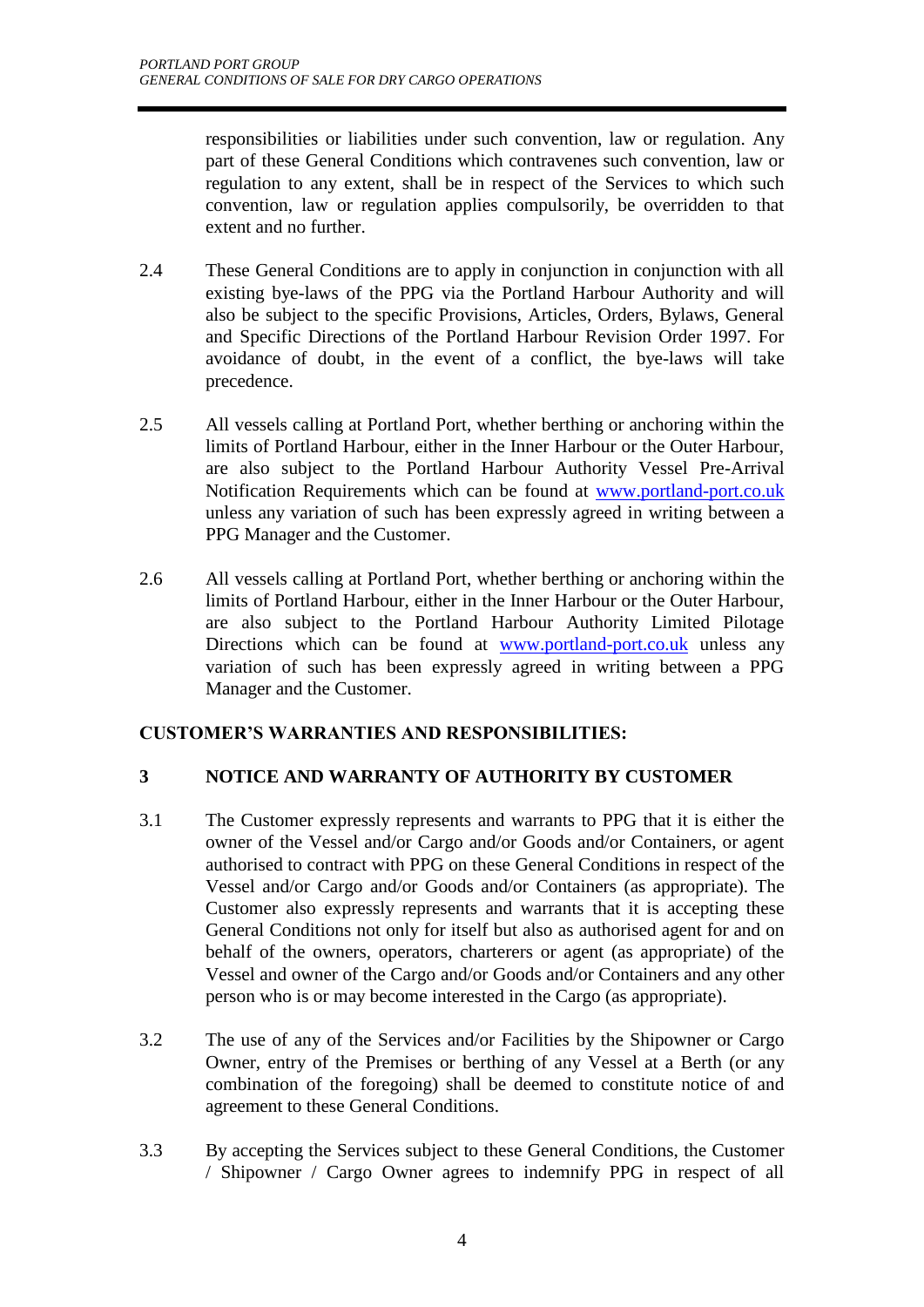liability, costs, expenses, damages and losses and other consequences whatsoever arising in the event that the Cargo Owner and/or third party alleges that no such authority has been given to the Customer / Shipowner / Cargo Owner, or that the Cargo Owner and/or third party lacks authority in any respect.

# **4 REQUEST FOR SERVICES AND INFORMATION IN WRITING**

- 4.1 **Request for Services -** At least twenty-four (24) hours or such other reasonable period as may be agreed in writing by PPG before (i) the estimated arrival of a Vessel; or (ii) the first date from which the Services are required, whichever is the earlier, the Customer will provide PPG with written details by electronic communication or by post of the Services required and (as appropriate):
- 4.1.1 information about the import Cargo (type/description, any special characteristics, weight, number and dimensions), details of the on-carriage from the Premises the name of the Vessel, the Vessel particulars (type, length, draught, beam and any special berthing requirements), and the estimated time of arrival ('**ETA**') of the Vessel; or
- 4.1.2 information about export Cargo (type/description, any special characteristics, weight, number and dimensions), details of the pre-carriage to the Premises, the name of the Vessel, the Vessel particulars (type, length, draught, beam and any special berthing requirements) and the ETA of the Vessel; and/or
- 4.1.3 information about the storage required by the Cargo (duration, type, location, any special requirements / characteristics, size/amount), if storage is required, in addition to the information and details to be provided at Clauses 4.1.1 and 4.1.2., or
- 4.1.4 in accordance with any contractual arrangement to provide the Services over a period of time
- 4.2 **Acceptance of request for Services** PPG may accept or reject, in whole or in part, any request for Services and/or any Vessel (whether previously accepted or not). PPG shall not be obliged to provide a Berth and/or any Services until it has accepted the request for Services in writing by electronic communication or by post.
- 4.3 **Pre-advice information** At least twenty-four (24) hours or such other reasonable period as may be agreed in writing by PPG prior to the ETA of a Vessel or from the first date from which the Services are required, the Customer will provide a bill of lading or other form of written notification including all the information relating to the Cargo and the Vessel set out in Clause 4.1 above and confirmation together with supporting documents (provided to PPG's satisfaction) that the Cargo has been cleared for the purposes of any relevant customs authority (where applicable).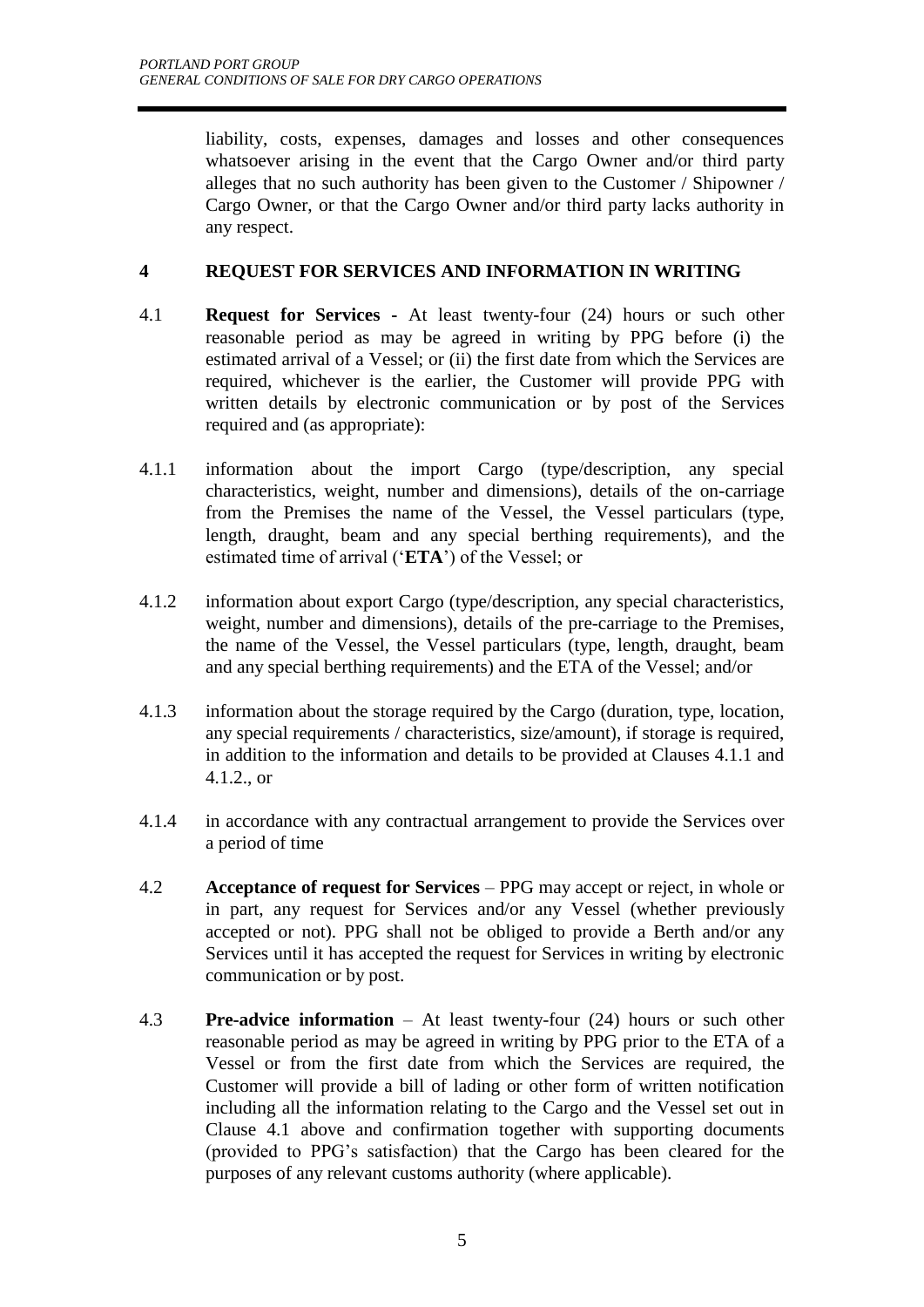# 4.4 **For avoidance of doubt -**

- 4.4.1 all orders by telephone must be immediately confirmed in writing and PPG will not, in any case, be responsible for its servants failure to comply, or for any errors by its servants in complying with such orders where they are communicated by telephone and are not promptly so confirmed in writing; and
- 4.4.2 orders for shipment of goods and for delivery of imported goods can by acted upon only after receipt of written authority from the Customer / Shipowner and/or Cargo Owner and/or their agents, and proof of compliance with all Customs and other official formalities.

# **5 QUANTITY AND DESCRIPTION OF GOODS**

# **5.1 DOCUMENTATION**

- 5.1.1 All manifests shipping notes / advice, consignment notes, packing lists, documents of title and instructions and orders concerning cargo handling services must be lodged in writing with PPG between the hours 0800 to 1600 Monday – Friday inclusive and not less than 72 hours (excluding Bank or other National holidays) before the relevant service is required to be or is to be performed or provided.
- 5.1.2 Any tally of goods prepared by PPG in connection with the loading or discharging of any vessel or vehicle or railway wagon shall be the property of PPG, which shall not be under any obligation to disclose such document to any other party as the standard of accuracy required for PPG's purposes is such that they record only approximate quantities and do not need to record marks. Thus the accuracy of any document based whether wholly or partially upon such tallies shall not be presumed by any other party unless and until such accuracy is confirmed by PPG in respect of the document in question.
- 5.1.4 Where goods received from a vessel by a Customer / Cargo Owner are damaged or less than the quantity stated on the relevant Bill of Lading (or similar document evidencing receipt, including waybill), the Customer / Cargo Owner may request PPG in writing to provide within a reasonable period of time an Outturn for the goods described on the Bill of Lading applicable thereto for the purposes of assisting him in making a claim in respect of the cargo or shortfall.

# **5.2 ACCURACY OF PARTICULARS OF CARGO**

5.2.1 The Customer / Shipowner shall be deemed to warrant the accuracy of all descriptions, values, weights and other particulars of any Cargo and/or Goods supplied to PPG for any purpose whatsoever or marked thereon in relation to cargo handling services and shall indemnify PPG against all proceeding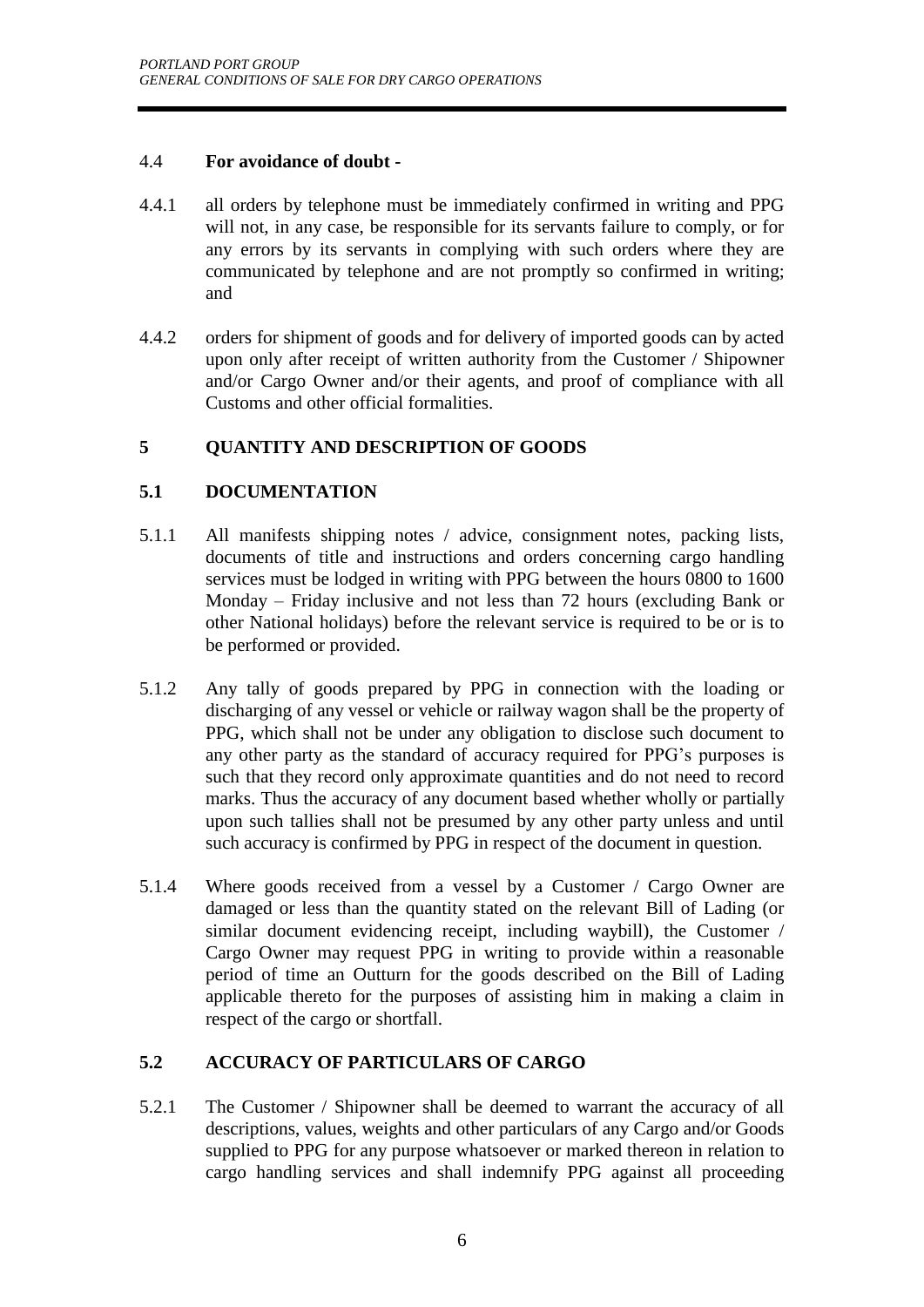claims, expenses and pecuniary penalties that PPG may suffer or incur as a result of any inaccuracy or omission therein. In the event that the particulars of the Cargo and/or Goods provided are inaccurate, PPG at its discretion can refuse to provide the cargo handling services and/or storage services agreed to be provided, and no recourse shall be available to the Customer / Shipowner.

5.2.2 PPG shall be permitted by the Customer / Shipowner / Cargo Owner to give any particulars furnished above to whosoever PPG deems necessary. The Customer shall be bound by and deemed to warrant the accuracy of all descriptions, values and other particulars furnished to PPG and undertakes to indemnify PPG against all losses, damages, expenses and fines arising from the inaccuracy in or omission from the above particulars even if such inaccuracy or omission is due to any negligence on behalf of PPG, its employees, servants, agents, contractors or sub-contractors.

# **5.3 BILLS OF LADING**

- 5.3.1 The Shipowner for a vessel which is intended to sail to or form a Berth shall be the agent of PPG for the purposes of agreeing with the Cargo Owner(s) in his usual contract of carriage to exempt or limit the liability inter alia of PPG whether as agent sub-bailee stevedore or independent contractor or otherwise howsoever.
- 5.3.2 The Shipowner shall, in its bills of lading, shipping notes and notices to shippers or similar documentation regarding conditions for carriage for receiving / delivering goods ("Carriage Documentation"), use its best endeavours to provide that whether or not PPG is acting solely for the Shipowner:
- 5.3.2.1 PPG shall have the benefit of all provisions therein exempting or limiting the liability of the Shipowner,
- 5.3.2.2 The law governing such provisions so far as relating to PPG shall be English Law determined by English Courts, and
- 5.3.2.3 Such provisions so far as relating to PPG shall be applicable to the period that the Cargo / Goods are at or on the Premises or a vessel thereaft.
- 5.3.3 PPG hereby accepts the benefits of such provisions and appoints the Shipowner as PPG's agent for the purpose of entering into the contracts of carriage evidenced by the Carriage Documentation.
- 5.3.4 If such Carriage Documentation do not so provide then the Shipowner shall, without prejudice to any other rights of PPG herein, indemnify PPG against all proceedings claims and expenses (including legal costs on a full indemnity basis) arising out the failure to so provide.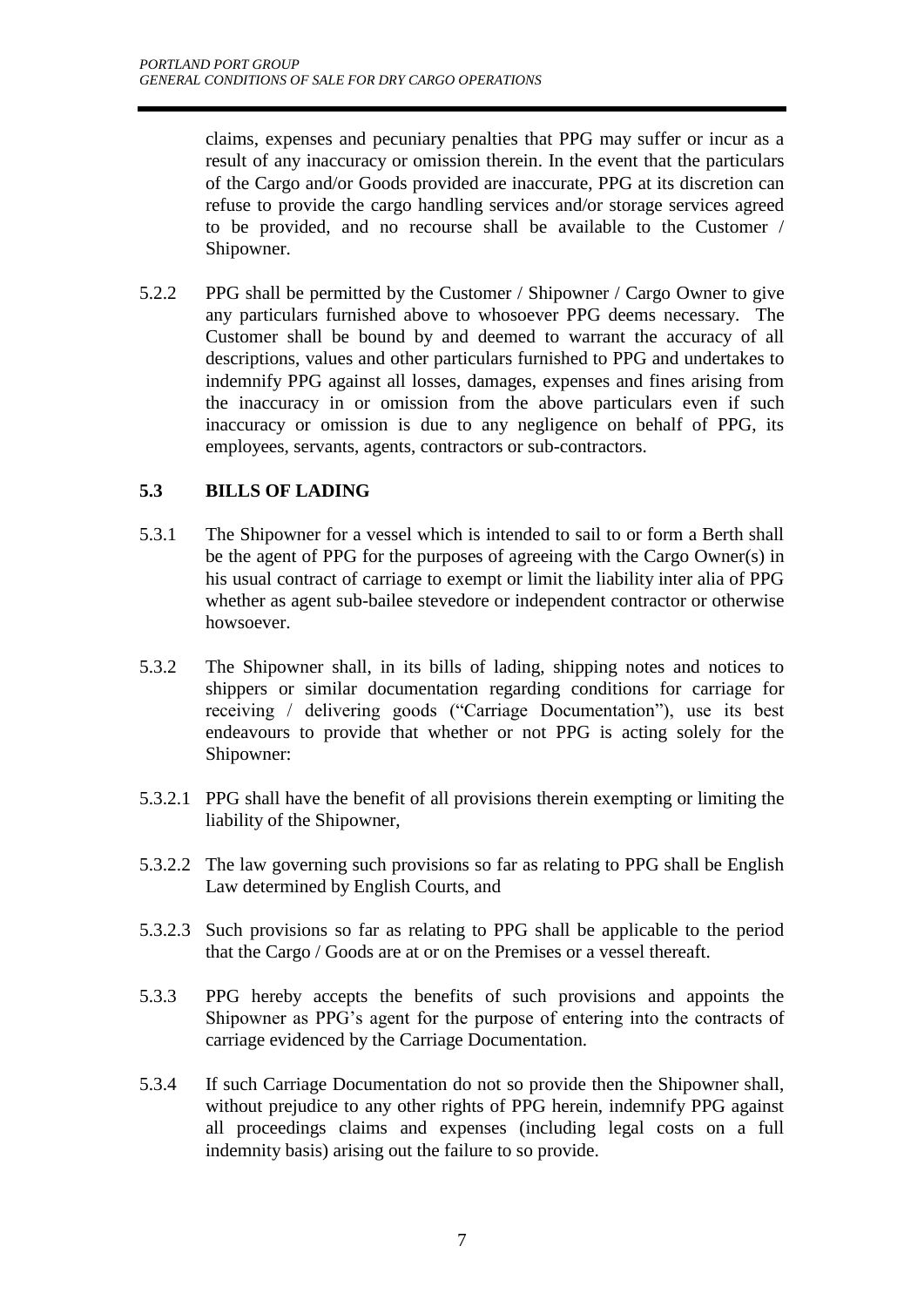# **6 CONDITION OF GOODS AND PLANT**

- 6.1 The Customer represents and warrants that any Cargo / Goods and/or Plant which it delivers to or causes to be upon PPG premises:-
- 6.1.1 has been properly and sufficiently prepared, packed, stowed, labelled or marked, and that the preparation, packing, stowage, labelling and marking are appropriate to any operations affecting the Cargo, including but not limited to shipping, cargo handling, dispatch, customs and like purposes;
- 6.1.2 requires for its safekeeping no special protection (other than as may be agreed in writing between the parties) arising from vulnerability to heat, cold, natural or artificial light, moisture, salt, pilferage or proximity to other cargo or from inflammability but will remain safe if left standing in the open or in covered accommodation at the Premises;
- 6.1.3 will not contaminate or cause danger, injury or pollution or damage to any person, the Premises, the Facilities or any other cargo, equipment or ship or the environment adjacent thereto or generally;
- 6.1.4 is not infested verminous, rotten or subject to fungal attack and not liable to become so while being handled;
- 6.1.5 other than as may be agreed in writing between the parties, is not toxic or liable to give off any injurious emission, including dust, gas, fumes, liquid or radiation;
- 6.1.6 if not overheated or under-heated or liable to become so whilst at the Premises; and
- 6.1.7 contains no drugs, prohibited or stolen goods, contraband, pornographic or other illegal matter or substances or stowaways, or other illegal matter
- 6.2 The Cargo / Goods are to be properly marked with warnings as to the hazardous nature of any contents and the precautions to be taken in handling the same and with such warnings as may be necessary for ensuring the safety and health of all persons likely to handle or come into contract with the Cargo / Goods or their contents in the event of the escape of anything injurious therefrom.
- 6.3 Where PPG incurs any expense due to the Customer's breach of any of the warranties set out in this Condition or in taking any steps which PPG shall consider to have been reasonably required to remedy the same, or to comply with the lawful requirements of The Department of Transport HM Customs and Excise, the Police, the Health and Safety Executive, the Public Health Authority or any similar body, its officers and agents in respect to the goods, the same shall be chargeable to and payable by the Customer concerned.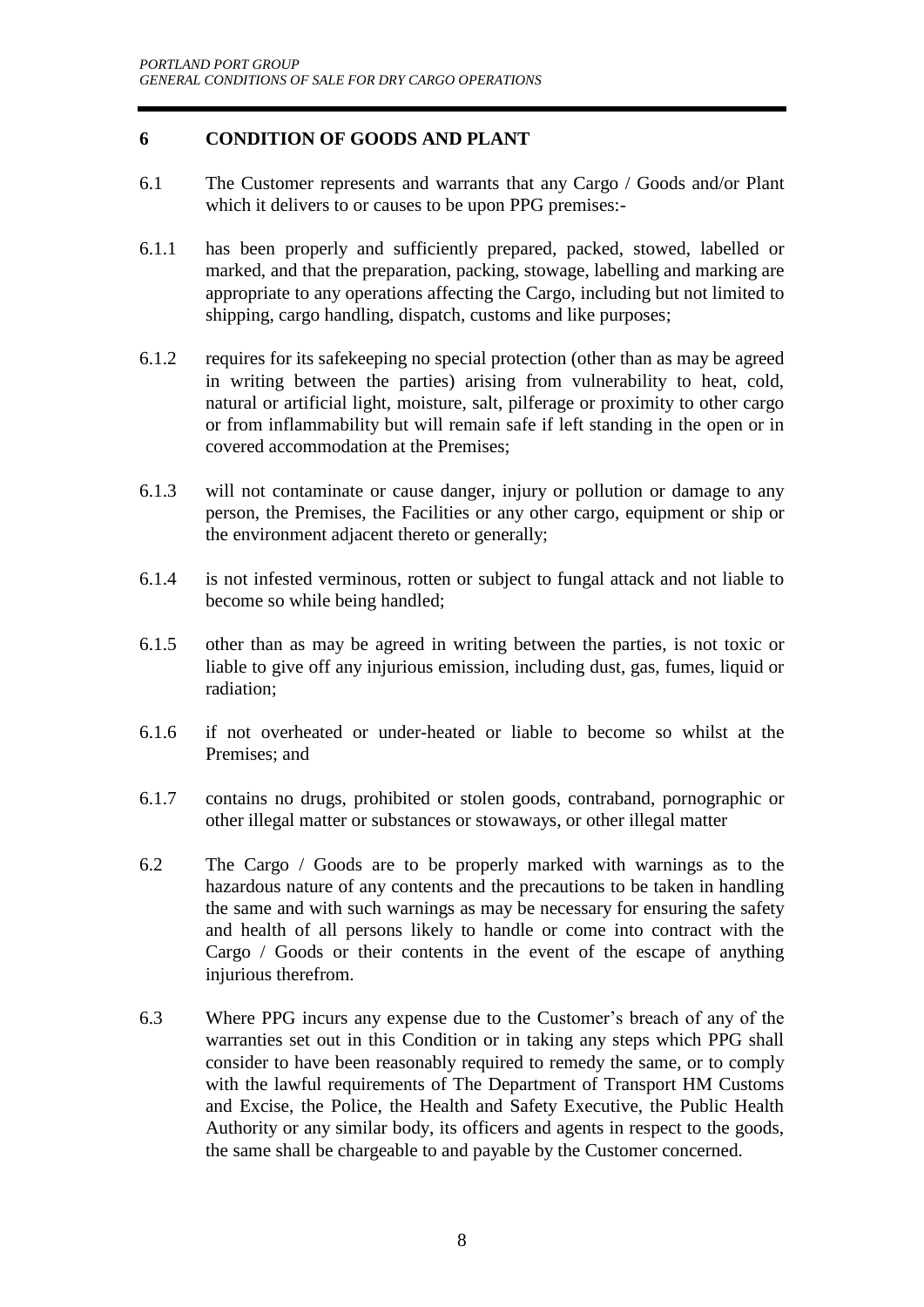6.4 Where PPG reasonably suspects that a breach of any warranty under this clause has been, or might be, committed, PPG is entitled to refuse to accept any Cargo / Goods and/or Plant into its premises, and if Cargo / Goods and/or Plant have been accepted PPG may nonetheless reject them and require their removal; and in that event the Customer shall be entitled to no recompense other than a refund of charges made, less the value of any damage caused by such Cargo / Goods and/or Plant and any handling or other operating costs incurred by PPG.

# **7 DUTIES AND TAXES**

- 7.1 The Customer shall be responsible for, and reimburse PPG for, all duties, taxes, imposts, levies, deposits and outlays of whatever nature levied by any authority and/or any expenses incurred in complying the requirement of any authority in relation to the Cargo or the Vessel or to both.
- 7.2 In the event that any part of the Berth or any part of the Premises which are being used mainly by the Customer is separately assessed to non domestic / local authority rates or other such charges as a result of such activities by the Customer, the Customer will be responsible for paying such rates in full.
- 7.3 It is not the intention of PPG or the Customer that the Customer be granted exclusive use of any part of the berth or Premises and in carrying out the Services PPG will use any area of the Berth and Premises which is convenient to it at the relevant time.

# **8 COMPLIANCE WITH LAWS AND DIRECTIONS**

The Customer shall ensure that it, and shall procure that any person acting on its behalf, shall comply with all:

- 8.1 applicable laws and legal requirements relating to the Vessel, the Cargo, the Premises or the use of the Facilities;
- 8.2 the provisions of all licenses, permits, consents and all directions given by any competent authority in respect of the Vessel, the Cargo, the Premises or the use of the Facilities; and
- 8.3 the directions, instructions, notifications, signage and marking, security, health and safety and environmental procedures and policies notified by PPG or its landlord from time to time (each of which will be deemed to be incorporated into these General Conditions).

# **9 RESTRICTIONS REGARDING CARGO**

9.1 Goods of an inflammable, explosive, dangerous, hazardous, poisonous, tainted, infested, contaminated or offensive nature ("Dangerous Cargo / Goods") shall not be brought into or dealt with at PPG's premises unless and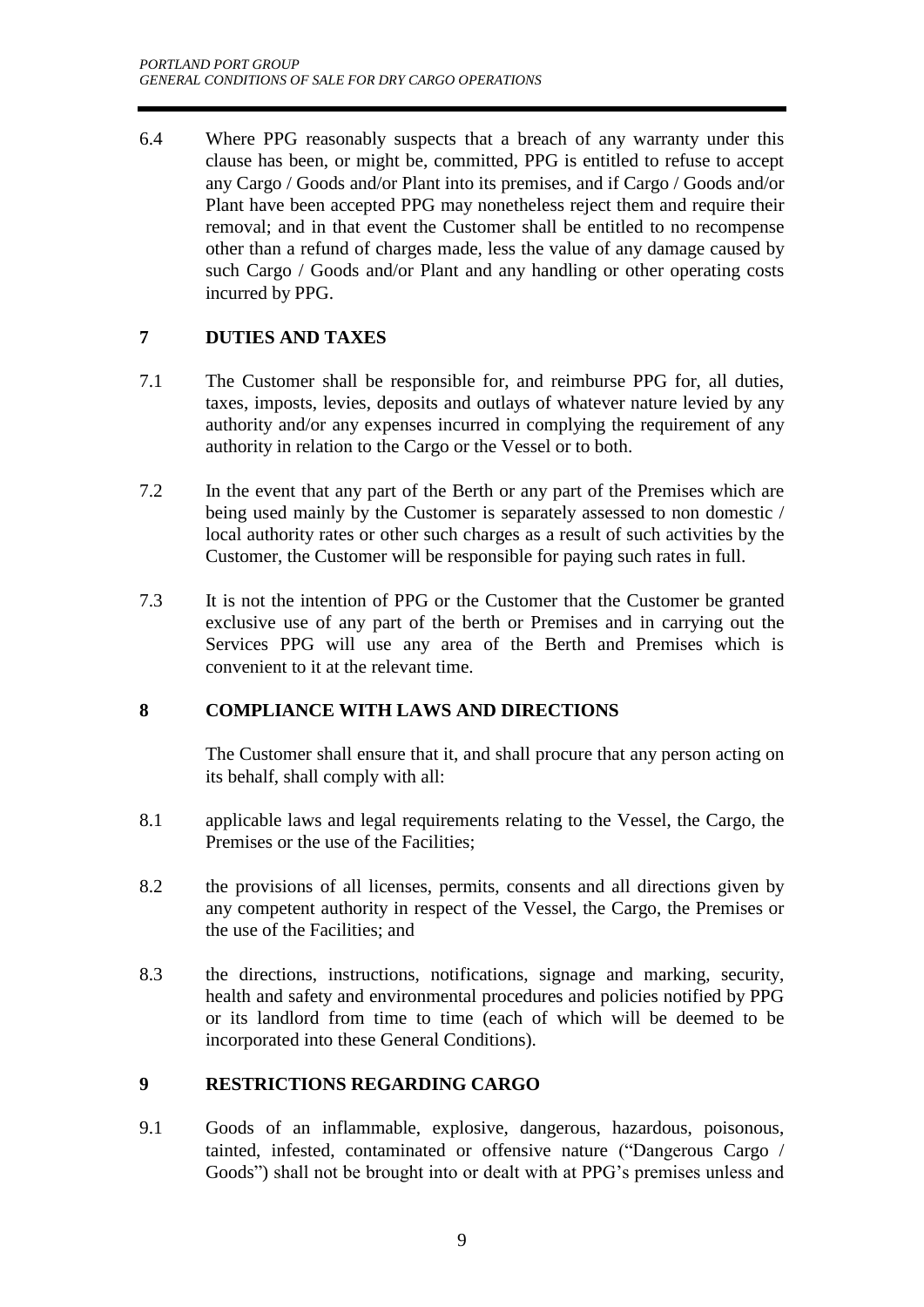until a declaration and notice by the owner or depositor in writing shall have been given to an authorised PPG personnel of their nature, quality and quantity.

- 9.1.1 The declaration and notice in writing from the Customer will include such information as is necessary for it to perform its obligation in connection with the Dangerous Cargo / Goods in accordance with all applicable laws, regulations or requirements (or any combination of the foregoing) including without limitation information about the characteristics of the Dangerous Cargo / Goods, the appropriate manner and method of storage, handling and transportation and the Dangerous Cargo / Goods (when unitised or in a Container) must be distinctly marked on the outside so as to indicate the nature and characteristics of the Dangerous Cargo / Goods and so as to comply with all applicable laws, regulations and requirements.
- 9.1.2 The PPG Manager's express consent shall have been first obtained, in writing, and then only upon such terms and conditions as may have been arranged, and in compliance with all applicable laws, regulations and requirements, and in accordance with PPG's own directions, regulations and byelaws**.**
- 9.2 Without prejudice to Clause 9.1, where PPG undertakes to handle explosives (defined as substances and articles listed under Class 1 of the International Maritime Dangerous Goods Code as published by the International Maritime Organisation) or consents to the handling of explosives on its premises by others, the Customer shall, subject to the undernoted limit, bear and pay for any damage or injury which may be caused to any property belonging to PPG and for any expense to which PPG may be put by reason of or in consequence of a fire or explosion involving the explosive. Further, the Customer shall, subject to the said limit, indemnify and keep indemnified PPG from and against all actions, claims, demands, costs, losses, charges, damages and expenses which may be brought or made upon PPG or which may pay, bear or be incurred or in connection with the handling of the explosives. The Customer shall be required to provide a letter of confirmation from their insurance company that the said indemnity is underwritten by a policy of insurance, quoting the policy number and the period of insurance.
- 9.2.1 The limit under the foregoing paragraph shall be £3,000,000 in respect of any one accident or series of accidents arising out of one occurrence. This indemnity shall apply whether or not any accident or occurrence is caused by the negligence or default of PPG or its servants or agents, contractors or subcontractors.
- 9.3 All extra costs, charges and expenses incurred by PPG in handling goods of a dangerous, hazardous, poisonous, tainted, infested or contaminated nature shall be repaid by the Shipowner of the vessel on which they were or were to be consigned and/or the Cargo Owner.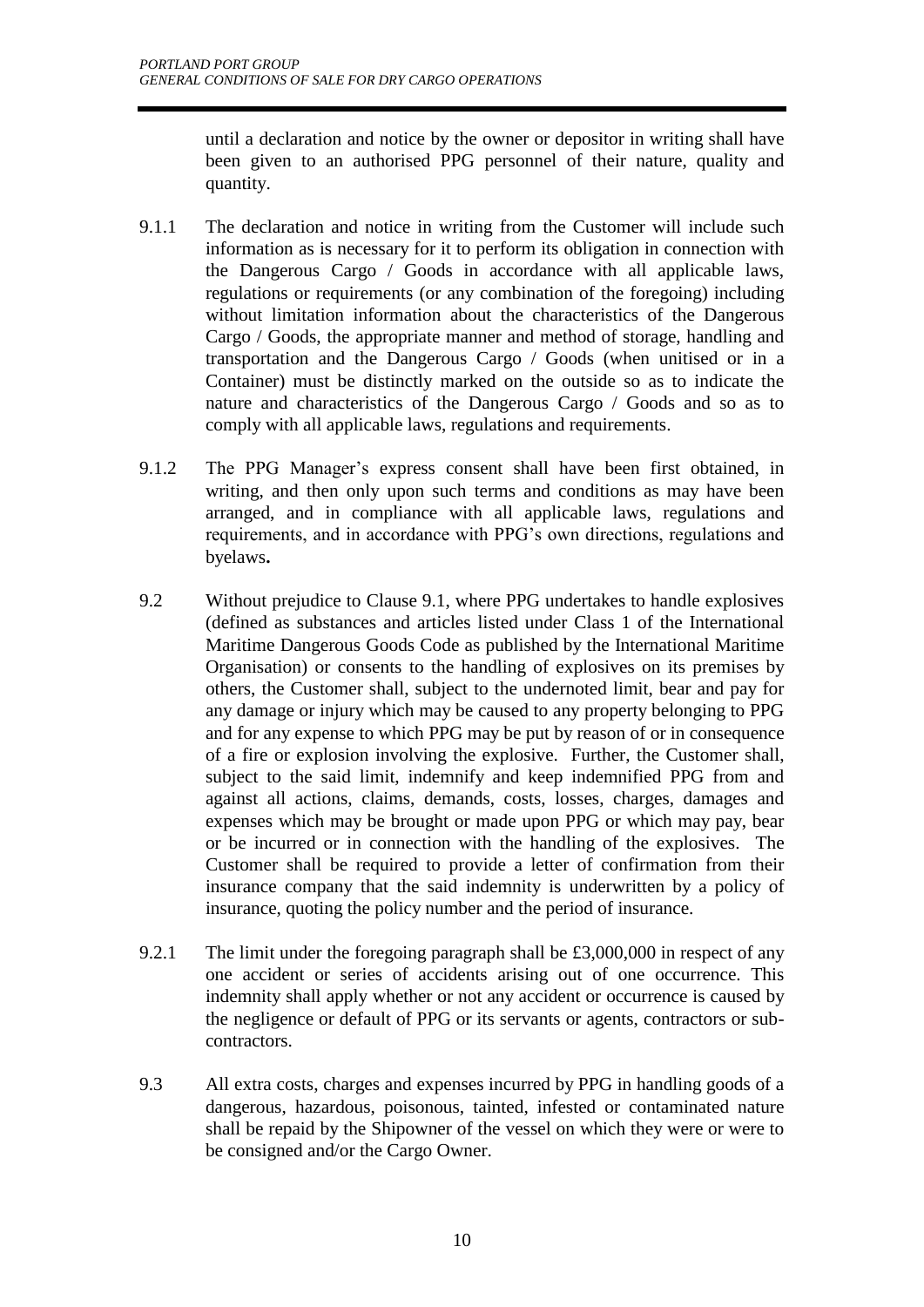- 9.4 If the Customer fails to give prior written notice of the nature of any Dangerous Cargo / Goods and PPG is unaware of its nature and the necessary precautions to be taken and if, at any time, it is deemed by PPG to be a hazard to life or property, the Dangerous Cargo / Goods may, in PPG's sole discretion and as circumstances may require, be destroyed or rendered harmless without compensation to the Customer. The Customer shall be liable for all loss, damage, delay or expenses arising out of the destruction or rendering of the Dangerous Cargo / Goods harmless.
- 9.5 PPG will not deal with Cargo / Goods which is sensitive to the weather unless it receives a prior letter of indemnity given to PPG by the Customer, in a form acceptable to PPG, indemnifying PPG, its servants and agents and holding harmless in respect of any liability, loss, damage or expense of whatsoever nature which PPG, its servants or agents may sustain by complying with the Customer's request of dealing with weather sensitive Cargo / Goods.

# **10 REMOVAL, DISPOSAL AND DESTRUCTION OF CARGO**

# **10.1 PROMPT SHIPPING AND REMOVAL OF GOODS**

All goods deposited upon any of the quays or wharves, or in any of the sheds or premises of PPG shall be shipped or removed therefrom with all due diligence and at latest within 4 days from time of final discharge of the vessel for incoming traffic or 12 days from the time of their being first brought or deposited thereon for outgoing traffic and any goods remaining beyond that time shall incur rent charges in accordance with the tariff and may be removed and dealt with PPG in accordance with Condition 10.

#### **10.2 DISPOSAL OF PERISHABLE CARGO / GOODS:**

- 10.2.1 Where PPG is in possession of perishable goods of any nature which are not taken up immediately upon arrival or which are liable for any reason to perish before shipment or delivery which, in the opinion of PPG are insufficiently addressed or marked or are otherwise so unidentifiable that PPG cannot determine on what vessel they should be shipped or to whom they should be made available for collection, PPG may sell or otherwise dispose of such cargo without any notice to the customer, sender, owner or consignee of the goods.
- 10.2.2 All charges and expenses arising in connection with the sale or disposal of the Cargo / Goods shall be payable by the Customer.
- 10.2.3 In event of a sale, payment or tender of the net proceeds of sale, after deduction of the aforesaid charges and expenses and all other sums due to PPG under these conditions, shall discharge all liability of PPG to any person, firm or corporation in respect of the Cargo / Goods.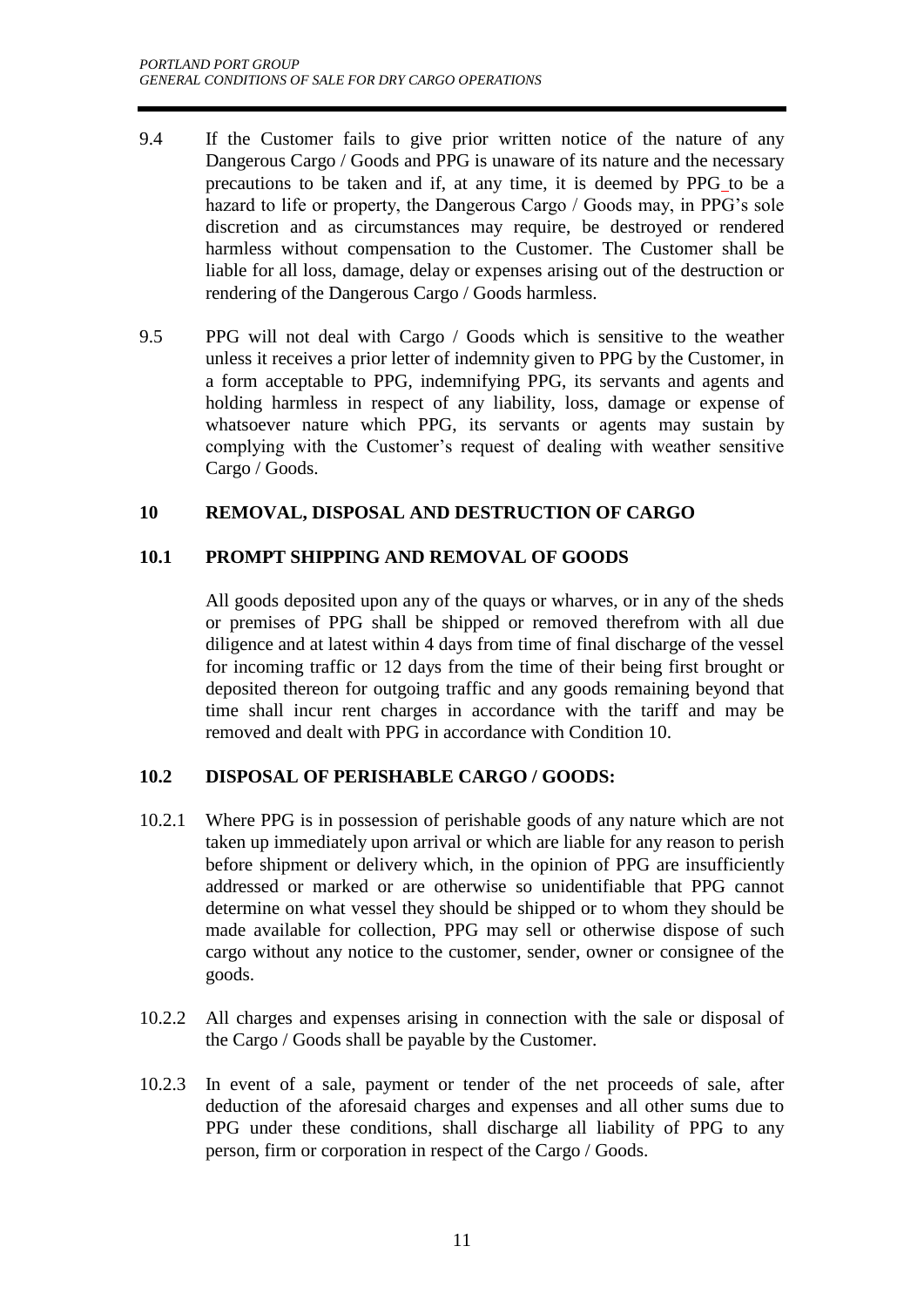10.2.4 The Customer shall remain liable for any charges or other amount due to PPG which are still outstanding.

# **10.3 DISPOSAL OF NON-PERISHABLE CARGO / GOODS**

- 10.3.1 PPG shall be entitled to sell or otherwise dispose of all non-perishable goods which, in the opinion of PPG, are insufficient or incorrectly addressed or marked or are otherwise so unidentifiable that PPG cannot determine on what vessel they should be shipped or to whom they should be made available for collection or which are not collected or accepted by the consignee, upon giving twenty-one (21) days notice in writing to the Customer (if known) or the publication of such notice in the Port Office at Portland Port, Dorset.
- 10.3.2 All charges and expenses arising in connection with the storage, sale or disposal of the goods shall be payable by the customer, and, in the event of a sale, payment or tender of the net proceeds of the sale after deduction of the aforesaid charges and expenses, and all other sums due to PPG under these conditions, shall discharge all liability of PPG to any person, firm or corporation in respect of the Cargo / Goods.
- 10.2.3 The Customer shall remain liable for any charges or other amount due to PPG which are still outstanding.

#### **10.4 DISPOSAL OF EMPTY CASES, PACKAGING ETC**

- 10.4.1 After shipment or other removal of goods from PPG's premises any package, case, pallet, container or other thing which conveys or supports cargo, remaining empty or substantially empty and unused shall be removed by the Customer within twenty-eight (28) days of such shipment or other removal of the goods or their becoming empty or substantially empty (as the case may be).
- 10.4.2 If the Customer fails to remove those items within that period or such further period as PPG may in writing agree to allow, PPG may for their sole benefit dispose of them (whether by sale, gift, destruction or otherwise) and shall not be liable, answerable or accountable to the Customer or any person interested in such items for so doing or for the proceeds of any such disposal.

# **10.5 DESTRUCTION OF HARMFUL GOODS**

10.5.1 Where any Cargo / Goods are, or while in the custody of PPG or its employees, agents, independent contractors, sub-contractors or sub-agents become noxious, hazardous, inflammable, explosive or in any way dangerous or otherwise likely to cause damage (which includes Cargo / Goods which are infectious, diseased or verminous or likely to harbour or encourage infection or disease or vermin or other pests) whether alone or in combination with other cargo / goods and whether or not by reason of the act or omission of any person, PPG or the person in whose custody the Cargo /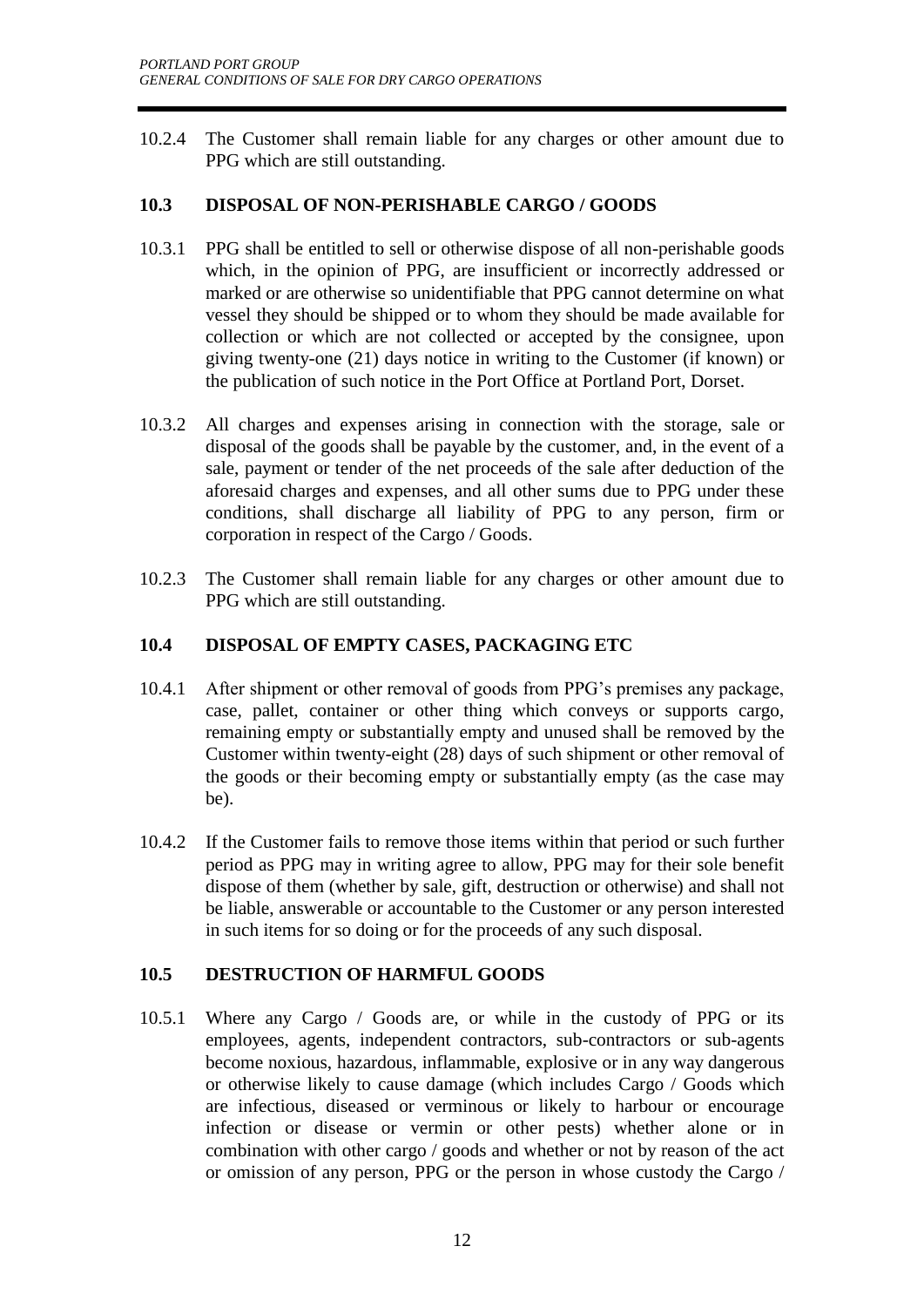Goods then are shall be at liberty to destroy or otherwise deal with the goods as in its or his discretion may seem desirable for the purpose of rendering the goods harmless.

10.5.2 Where this Condition applies the Customer shall indemnify PPG against all loss, damage, costs and expenses arising out of or in connection with the fact or matter by reason whereof this paragraph applies.

# **11 PROVISION OF THE SERVICES BY PPG**

- 11.1 Subject to these General Conditions, PPG shall provide supervision and labour as available and necessary plant and equipment for the discharging, loading, receiving, delivering, stowing, handling and storage of Cargo / Goods at the Berth and on the Premises. Details regarding the Services provided (pursuant to what is requested by the Customer and agreed to be provided by PPG) is set out in Schedule A.
- 11.2 PPG shall not be under any obligation to receive or handle Vessels or road vehicles at the Berth and/or on the Premises in any particular order. For avoidance of doubt:
- 11.2.1 PPG shall not be liable to pay or refund demurrage or any other compensation for the loss of use of vessels or vehicles or for their not being ready in time, nor to make good any other loss or damage suffered as a result of delay or interruption in the handling of vessels or vehicles or in receiving goods into or delivering them out of PPG's premises.
- 11.2.2 The Customer shall ensure that the vessels and vehicles arrive and are handled and depart in conformity with the requirements and regulations of PPG, its Marine and Operations Staff, and other officials as well as the lawful requirements of The Department of Transport HM Customs and Excise, the Police, the Health and Safety Executive, the Port Health Authority or any similar body.
- 11.3 PPG shall be entitled not to commence cargo handling services until a suitable berth, quay, and, if required, transit shed or storage area and suitable plant and equipment are available and the Stevedores and/or sufficient port operations workers and other employees are available to perform cargo handling services on the Vessel, the quay or in the transit shed or storage area. After the commencement of cargo handling services, they will be continued as and to the extent that the Stevedores, and plant and port operations workers and other employees are reasonably available in all circumstances from time to time bearing in mind the need to meet the requirements of other uses of the Port. No liability shall attach to PPG in consequence of its not commencing or continuing cargo handling services for the reasons specified in this Clause.

# 11.4 **Further, PPG maintain that:-**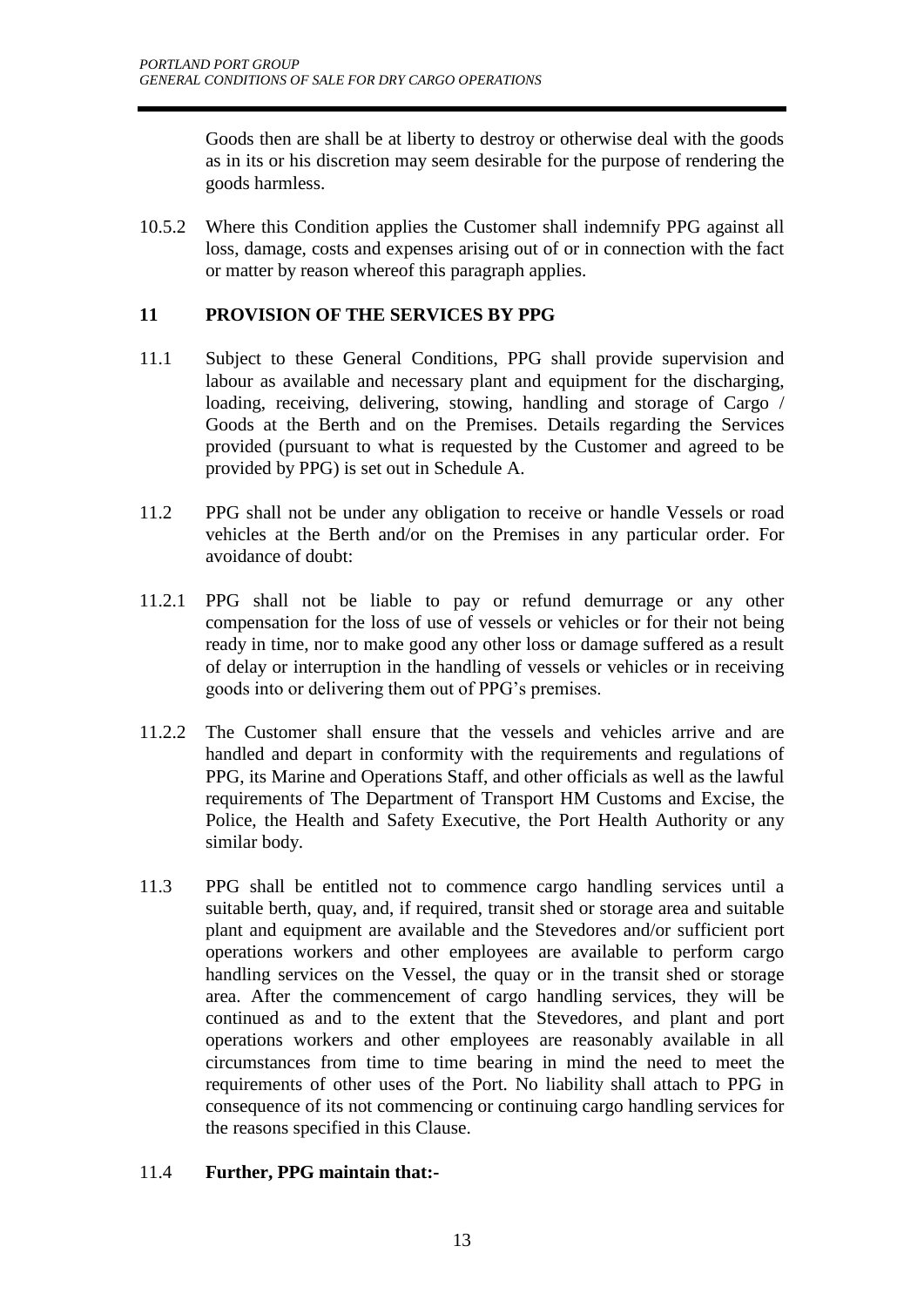- 11.4.1 Allocation of Berths requested by the Customer is always subject to availability.
- 11.4.2 Upon berthing, the Vessel shall immediately and at all times provide adequate lighting, equipment and appropriate offers and crew aboard to permit loading and unloading (as reasonably required by PPG) at any time.
- 11.4.3 PPG may in its absolute discretion require a Vessel to be moved from its Berth and/or require a Vessel to be moved from one Berth to another, including without limitation on the grounds of safety, in order to avoid disruption to the operation of the Premises or in the event of Vessel breakdown.
- 11.4.4 The Customer shall procure that the Vessel shall vacate the Berth without undue delay upon completion of the Services unless otherwise agreed in writing by PPG.
- 11.5 The Customer shall ensure that all loading, stowage and discharge plans are provided to PPG and the Stevedores in advance (in the event that dunnage is not required to be supplied at least 3 working days in advance, and in the event that dunnage is required at least 14 working days in advance) so that PPG and the Stevedores can carry out the Services without delay and once the Berth / Facilities and/or Stevedores becomes available.
- 11.5.1 For avoidance of doubt, any delay due to the failure on the part of the Customer to provide the loading, stowage and discharge plans within the time frame as required by PPG would be for the Customer's account and PPG will not be liable for any loss and/or damage due to the delay, PPG will at its full discretion be allowed to allocate the Berth, Facilities and/or the Stevedores to another customer / vessel.
- 11.5.2 Extra charges may be levied by PPG in the event that the delay caused by the failure to provide the loading, stowage and discharge plans leads to loss and expenses suffered by PPG's Stevedores, and independent contractors.
- 11.6 PPG may decline at any time to perform or provide or (within reasonable time after detrimental information as to the nature of the Services required is learnt by PPG) to continue to perform or provide all or any work or Services. PPG also reserves the right to suspend the provision of any Services at any time in the event of a breach of these General Conditions. Further, no liability shall attach to PPG in consequence of its not commencing or continuing the Services for the reasons specified in Clause 11.3.
- 11.7 PPG and the Stevedores shall perform or provide such of the Services as PPG and the Stevedores in its reasonable discretion considers appropriate and expedient for each vessel and its cargo or for particular goods unless instructed to the contrary in writing by the Shipowner or Cargo Owner,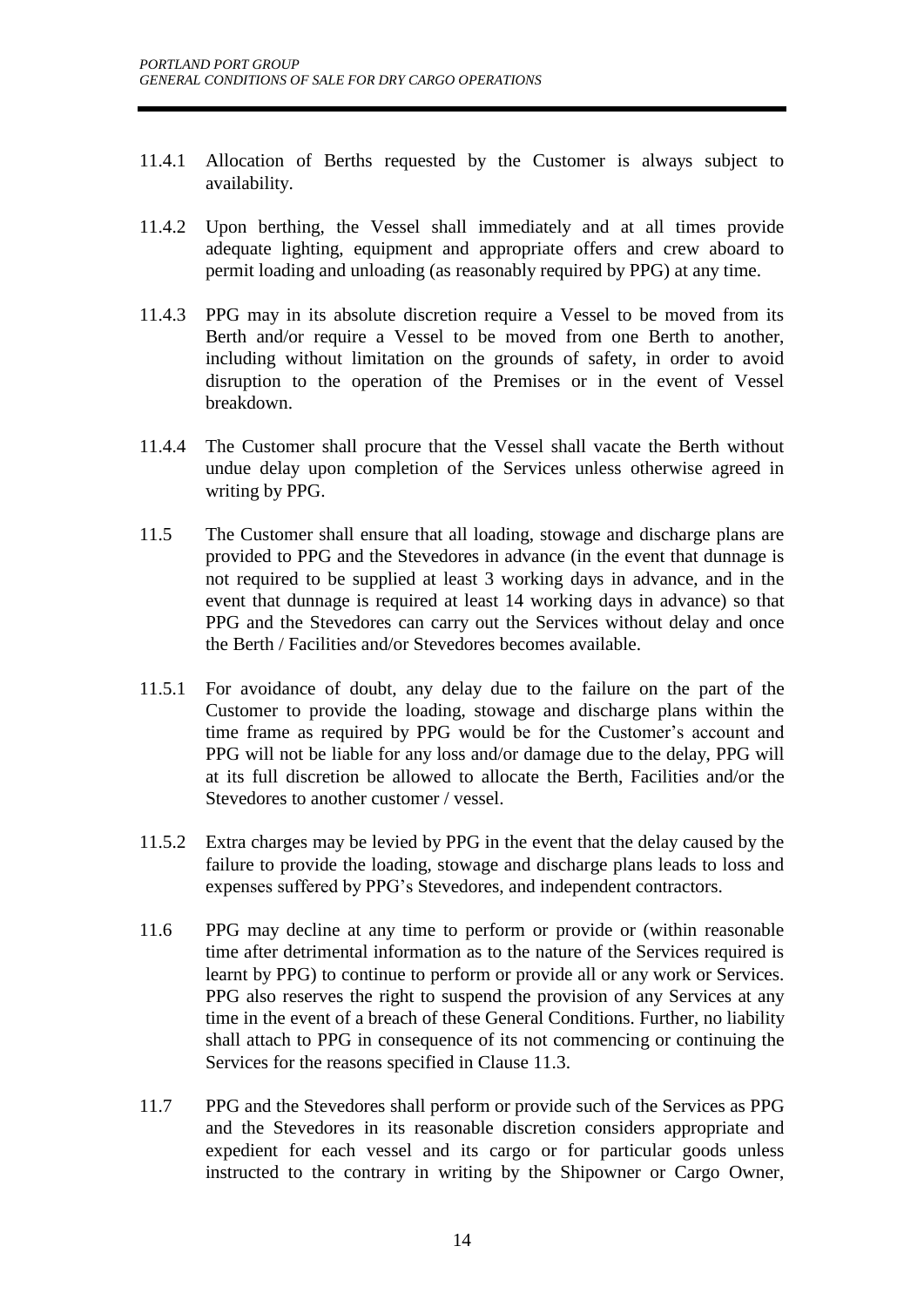including the use such plant and equipment on the Services required as it considers suitable for the type of cargo.

- 11.8 Subject to specific written instructions given to PPG by the Customer and accepted by PPG in writing, PPG reserves to itself complete freedom in respect of the means and procedure to be employed in the receipt, collection, unitisation, stuffing, stripping, storage, packing, carrying, handling, tallying, loading, discharging or delivery of goods. If in PPG's opinion, the interests of the Customer so require, PPG may deviate from the customer's instructions (whether or not accepted by PPG) in any respect and any expenses reasonably incurred thereby shall be for the customer's account.
- 11.10 All stevedoring or other operations to be performed by PPG or the Stevedores shall be performed in accordance with the normal working practices of PPG. PPG reserves the right to alter such working practices at any time and without prior notice to the Owner or his haulier.
- 11.11 Without prejudice to the generality of the above Clause, in the event that a cargo is exceptionally difficult and/or onerous to work due to the unsoundness of the cargo, bad or collapsed stowage, damage to the cargo or the Vessel or any other matter thereby causing unreasonably difficult or onerous conditions, then PPG may in its absolute discretion elect whether to perform or provide or continue to perform or provide the Service and if it should so elect to do so, to inform the Shipowner and/or Cargo Owner that PPG shall not be liable for any loss and/or damage caused (even in the event that the loss and/or damage is caused by the negligence of PPG, its servants, agents or independent contractors) to the Cargo and/or the Vessel including any claim for loss of use or loss of a particular market. The Shipowner or Cargo Owner shall indemnify PPG against all proceedings, claims and expenses arising out of, or in connection with any such election by PPG including all proceddings, claims and expenses relating to the handling of cargo on the quay or in a shed or store. PPG and/or the Stevedores, by reason of its specialised knowledge shall be the sole arbitrator as to whether a cargo is exceptionally difficult and/or onerous to work.
- 11.11.1 For avoidance of doubt, PPG shall have the right, having made an election, to subsequently reverse the election in the light of circumstances then prevailing and no liability shall attach to PPG thereby.
- 11.11.2 Extra charges may be levied by PPG to handle unsound cargo and cargo that is exceptionally difficult and/or onerous to handle, and such extra charges and any costs and expenses incurred by PPG in such respect shall be repaid by the Customer, and/or Shipowner of the Vessel on which the cargo was or was to be consigned and/or Cargo Owner.
- 11.12 In the event that the Customer and/or Shipowner and/or Cargo Owner requires services in addition to what is described Schedule A, PPG may / can agree to the provision of such Services (Special), details of which can be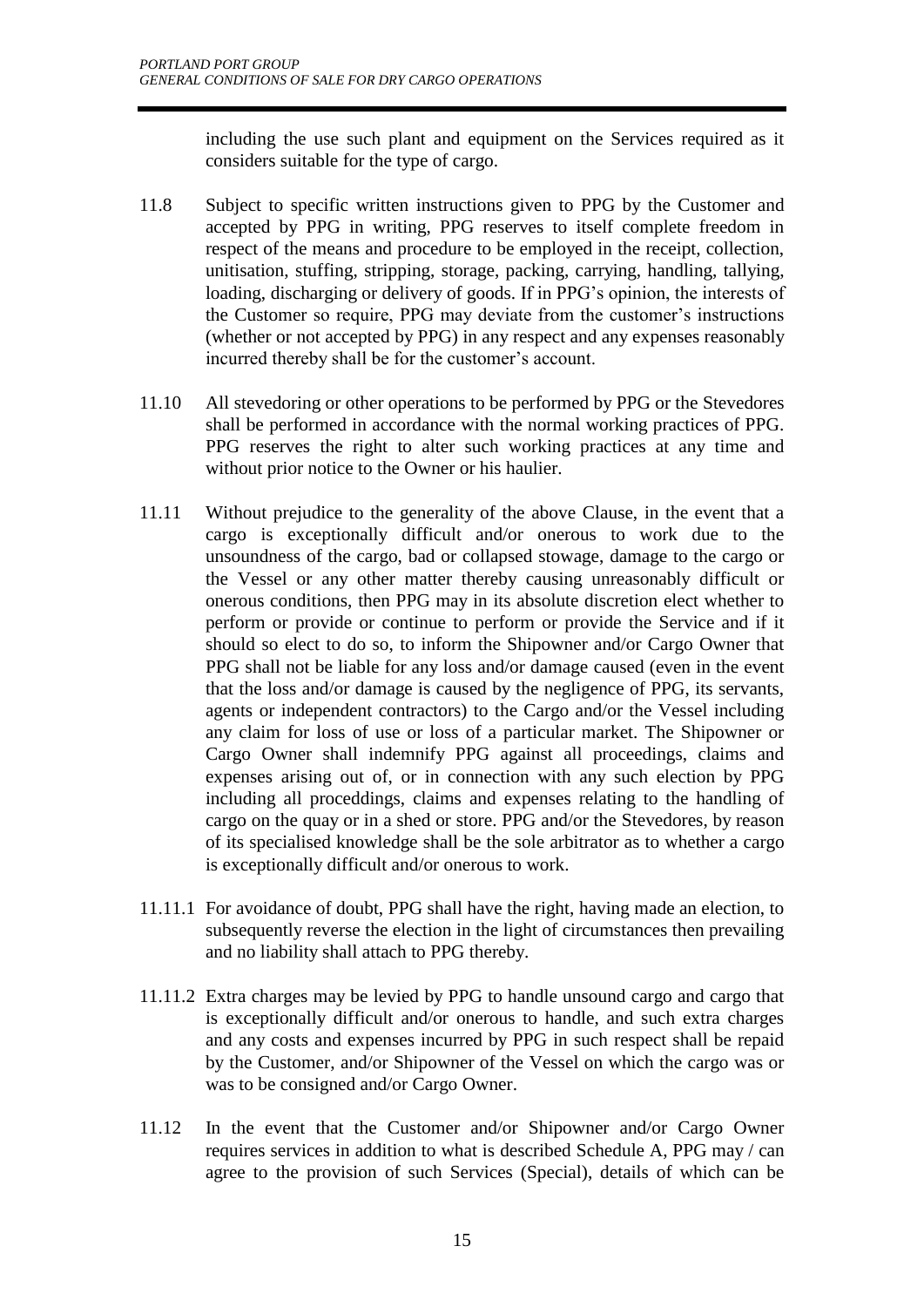found at Schedule B. Extra charges will be levied by PPG in relation to the provision of such Services (Special).

# **12 PROVISION AND USE OF GEAR, ETC.**

- 12.1 The Shipowner shall permit PPG and the Stevedores the full use of all lighting, cranes, gantries, winches, derricks, runners and tackle on the vessel and shall supply full power therefor and lighting at all times without charge. The Shipowner shall provide all necessary standing and running gear, hatch and winch tents, gear and dunnage.
- 12.2 All the equipment and gear referred to in Clause 12.1 shall be maintained in good working order by the Shipowner and before work commences the Shipowner shall produce to PPG a current certificate for test for such equipment and gear showing the same meets the requirements of any statue, order or regulation then in force in the United Kingdom.
- 12.3 To the extent that the equipment and gear referred to in Clause 12.1 is not available to PPG or is not maintained or certified in the manner specified in Clause 12.2, PPG shall be at liberty at its discretion and subject to availability to supply the same at the expense of the Shipowner in accordance with PPG's standard rates current from time to time. See also Schedule B.
- 12.4 The Shipowner shall indemnity PPG against any claim in relation to any accident howsoever arising out of or caused or contributed to by any defect in the equipment or gear referred to in Clause 12.1.

# **13 WORKING PERIODS**

- 13.1 PPG shall not be bound to do any work outside the normal hours of 0800 to 1700 Mondays to Fridays, or on UK Bank and Public Holidays, unless otherwise agreed in writing by PPG, and PPG shall be entitled to make additional charges for any work done outside such hours, and days, at the customer's request.
- 13.2 Shipwork performed at the request of a Shipowner or Cargo Owner for more than 8 consecutive hours between 0800 hrs Monday and 0800 hrs Friday, will be subject to additional charges as specified by PPG from time to time subject to a minimum charge of 4 hours per gang.
- 13.3 Work performed at the request of a Shipowner or Cargo Owner outside the periods of Monday – Friday as agreed by PPG will be subject to additional charges as specified by PPG – subject to a minimum charge of 4 hours per gang.
- 13.4 Work performed at the request of Shipowner or Cargo Owner on Bank and other National Holidays (i.e. between 0800 hours on a Bank or other National Holiday and 0800 hours the following day) as agreed by PPG will be subject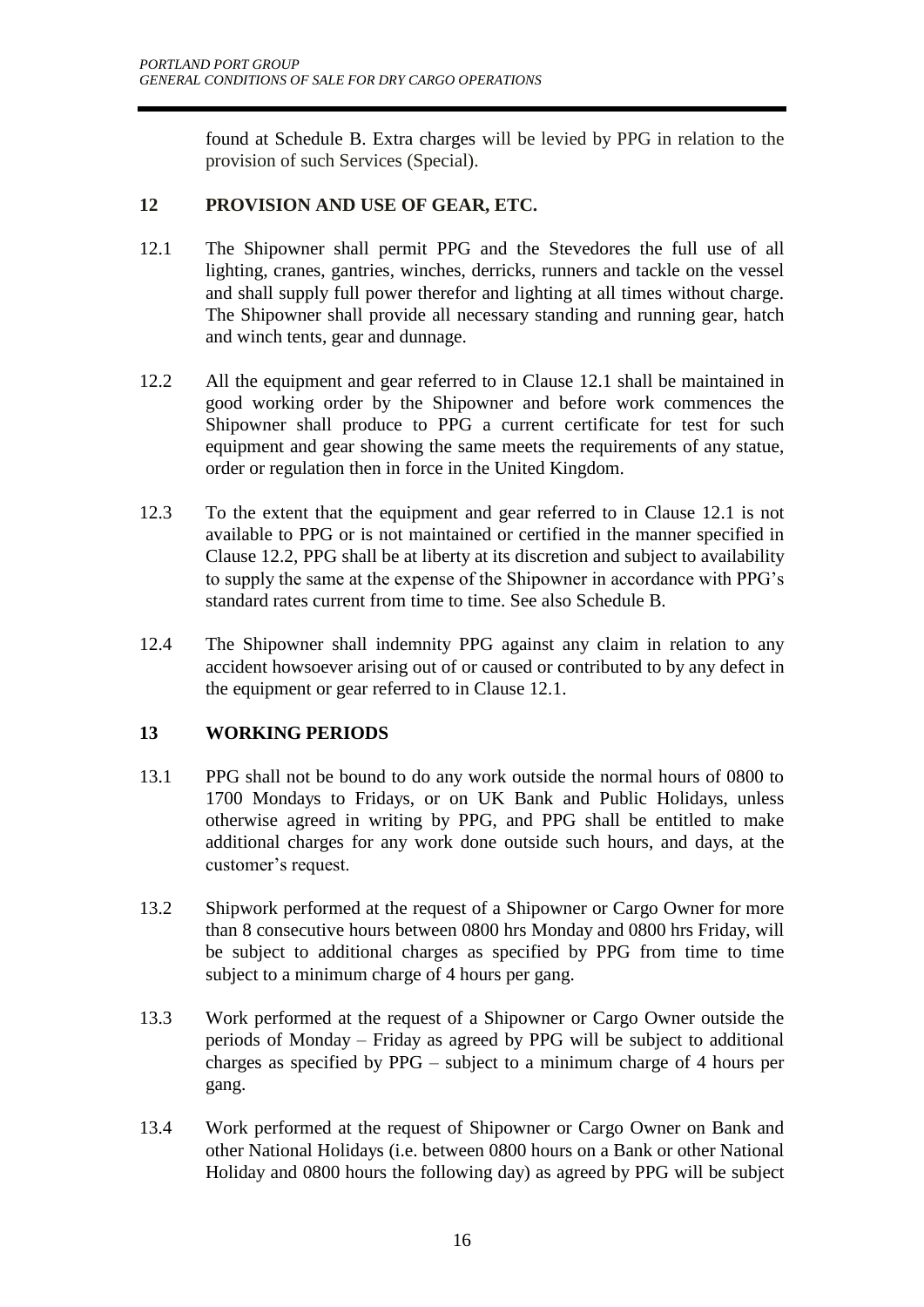to additional charges as specified by PPG from time to time subject to a minimum charge of 8 hours per gang.

- 13.5 PPG reserves the right to commence shipworking on the vessel at any time on any day and to work for 12 consecutive hours thereafter ("the First Working Period") at no additional cost to the Shipowner or Cargo Owner, but in such event the provisions of Clause 13.7 shall apply.
- 13.6 The Shipowner or Cargo Owner may request that arrangements be made for 24 hours-a-day shipworking on the vessel. In such event, and subject to the agreement of PPG, PPG shall provide shipworking on that vessel for the first 12 consecutive hours ("the First Working Period") in each 24-hour period at no additional cost to the partying requesting such working arrangement, but in such event the provisions of Clause 13.7 shall apply.
- 13.7 In consideration of each occasion that PPG provides shipworking gangs to work a vessel during the First Working Period at no additional cost to the Shipowner or Cargo Owner pursuant to Clauses 13.5 or 13.6, the Shipowner or Cargo Owner shall employ PPG to work the vessel during the next following 12 consecutive hours ("the Second Working Period") and to provide such number of shipworking gangs therefor as is considered reasonable by PPG. In such event, shipwork performed or provided in the Second Working Period will be subject to additional charges as specified by PPG from time to time.

# **14 CHARGES AND PAYMENT OF DUES AND CHARGES**

- 14.1 The charges for the utilities and/or Services provided by PPG and/or Stevedores are in accordance with the terms provided by PPG upon receipt of the Customer's instructions and thereafter accepted by the Customer. Such acceptance will be regarded in accordance with Conditions 2 and 3. These terms include payment terms which stipulate when payments are (subject as provided below) payable by the Shipowner or, in respect of the delivery of Cargo / Goods, the Cargo Owner, and unless otherwise agreed by PPG, without reduction or deferment on account of any queries, claim, counterclaim or set off.
- 14.2 PPG reserves the right to charge interest at the rate of **4%** per annum above the base rate of Lloyds Bank plc on all accounts overdue and such interest shall accrue on a daily basis until payment is received.
- 14.3 PPG may, subject to any statutory requirements to the contrary, at any time demand payment by standing order or prepayment of the whole or part of its charges.
- 14.4 Notwithstanding the above, if any Statute or Statutory Instrument shall become compulsorily applicable to the cargo handling services performed hereunder, the Shipowner will reimburse PPG any extra cost occasioned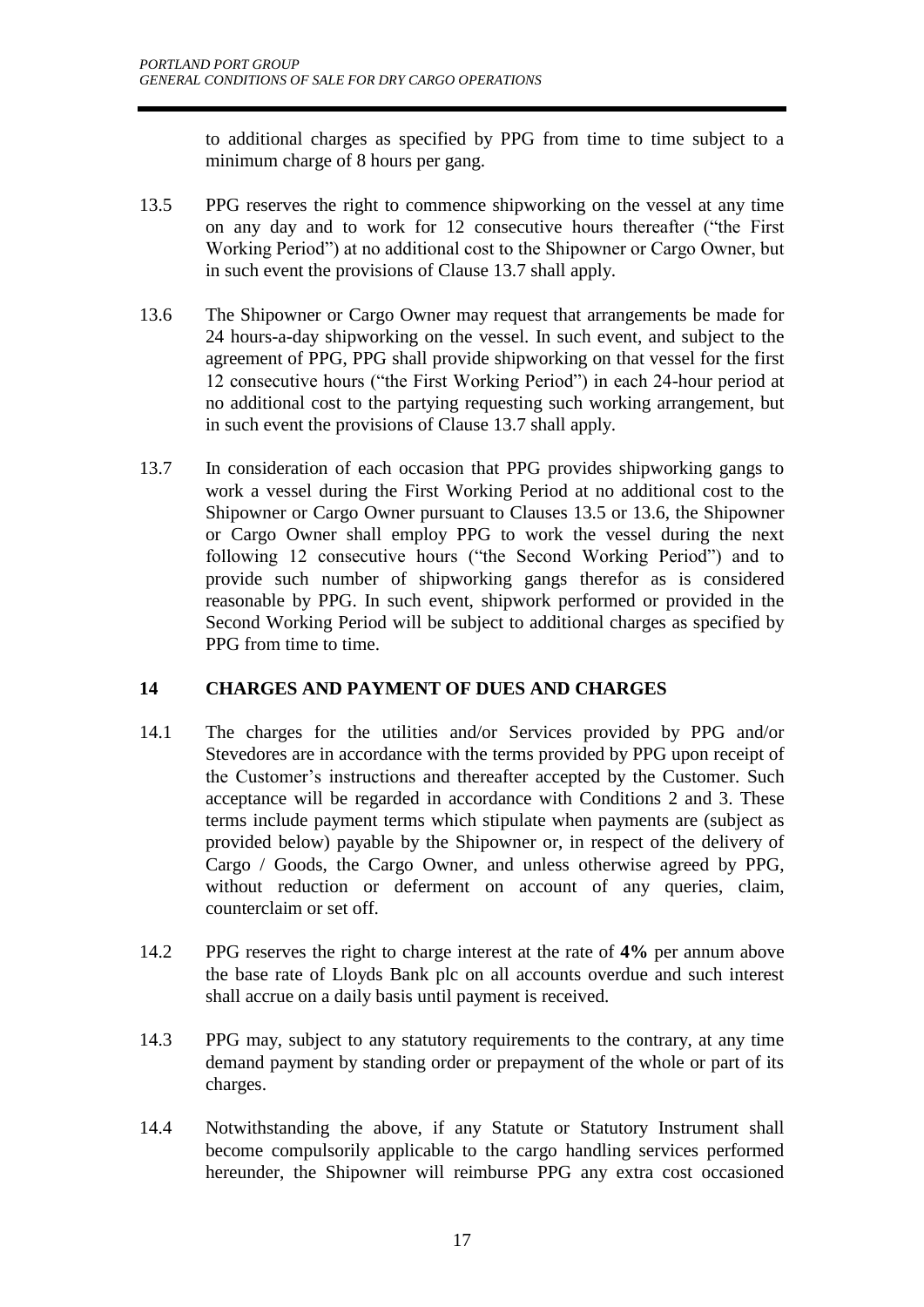thereby for the duration that such Statute or Statutory Instrument shall apply or until such time as the said extra costs shall be incorporated in PPG's charges for the facilities and Services rendered.

- 14.5 No undertaking by PPG to collect from a consignee or any other person any sum payable to the Customer and no demand by PPG on such person shall constitute a waiver or release by PPG of any rights against the customer.
- 14.6 No vessel will normally be permitted to leave the berths until all dues and charges have been paid and written authority has to be obtained from the Marine Department prior to the departure of the vessel. See also Clause 16.3.
- 14.7 PPG may refuse to deliver or release goods until all charges incurred in relation hereto have been paid but pending such delivery or release any charges accruing on a daily basis or other periodic basis shall continue to accrue.

# **15 LIEN ON VESSEL AND GOODS WITH POWER OF SALE**

- 15.1 Without prejudice to any other rights and remedies that PPG may have under these General Conditions or otherwise, PPG shall have a general as well as specific lien on the Cargo and goods, and any documents relating thereto, and the Containers for all sums whatsoever due at any time to PPG under these General Conditions or otherwise.
- 15.2 For avoidance of doubt PPG may exercise, upon all Cargo, goods and plant in its possession a lien, not only for any charges and expenses due thereon, but also for moneys owing by the owners to PPG on any account, and in the event of any such charges, expenses and moneys not being paid within 10 days of the notice of the exercise of any such lien, PPG may sell the goods and apply the proceeds towards the satisfaction of all such charges, expenses, and moneys on whatsoever account owing and also such charges and expenses arising during the exercise of any such lien. If the Customer has sold or shall sell the goods being the subject of the lien, PPG may at their option accept the proceeds of such sale or some interest or charge in or over such proceeds in substitution of their lien as a condition for releasing the goods.
- 15.3 PPG shall also be entitled to refuse to allow a vessel to leave the Port until:
- 15.3.1 all charges claimed by PPG for the Services whether in relation to that Vessel (whenever performed) or to other vessels of the Shipowner, have been paid or secured to the satisfaction of PPG; and
- 15.3.2 security to the satisfaction of PPG has been given in relation to claims for indemnity pursuant to the General Conditions against the Shipowner (whether or not such claims arise in relation to that or another vessel).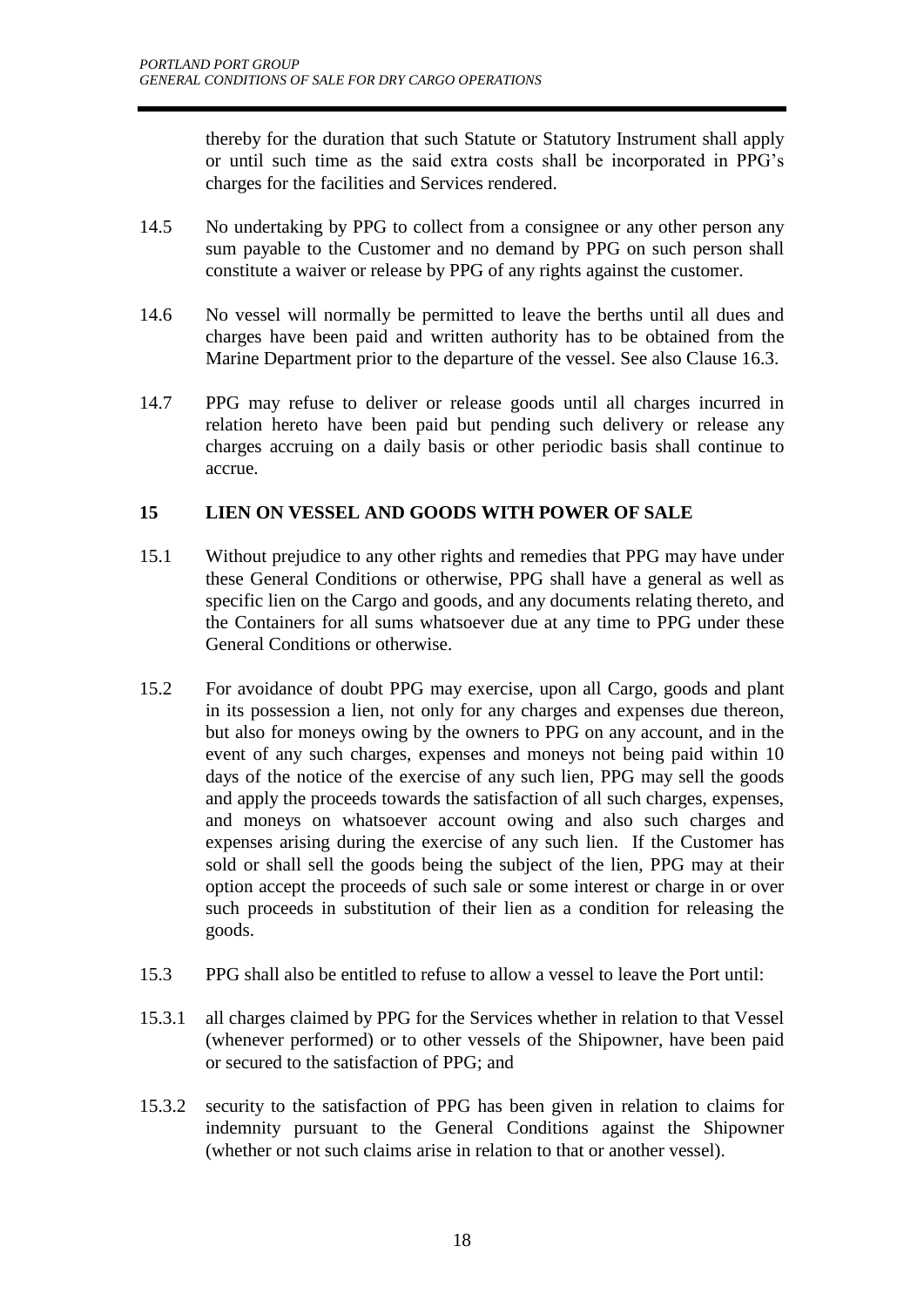# **16 LIABILITY - PROOF OF NEGLIGENCE**

PPG shall be liable for loss or misdelivery of or damage to goods or plant or any deficiency therein if, it be proved by the Customer (otherwise than by evidence only of such loss, misdelivery, damage or deficiency of or to the goods or plant when in PPG's possession or power) to have been caused by the negligence of PPG or their directly employed salaried staff.

# **17 FORCE MAJEURE**

- 17.1 PPG shall not be liable for any failure to perform or provide any of these General Conditions or for an loss or damage arising from or resulting from Act of God; casualty (including fire or explosion) unless caused by the negligence of PPG, its servants or agents; damage; breakdown; any consequence of war or hostilities (whether war be declared or not); riots, civil commotions or invasions; industrial disputes or actions of any nature; storm, flood, earthquake, subsidence, epidemic or other natural physical disaster; act of any Government or any other cause or event which could not be avoided and the consequence whereof could not be prevented by exercise of reasonable care by PPG.
- 17.2 Force majeure events also include but are not limited to the following:
- 17.2.1 Restrictions imposed directly or indirectly by HM Government or any person, corporation or body acting under statutory powers.
- 17.2.2 Theft or wilful damage unless proved by the Customer to have been committed by the directly employed salaried staff of PPG.
- 17.2.3 Inherent vice of the goods; specifically to include sprouting and greening of potatoes.
- 17.2.4 Vermin, insects, fungal attack, rot or corrosion.
- 17.2.5 Heat or cold including heat within the goods themselves and unintended exposure to natural or artificial light.
- 17.2.6 Improper or insufficient packing, marking, documentation or labelling.
- 17.2.7 Any act of PPG, its servants or agents, which though deliberate, are reasonably necessary for the safety or preservation of persons, the premises and or any goods thereat.
- 17.2.8 Late receipt of Customs entries or delivery or landing orders, disputes in respect of documents or declarations made for entry purposes by or on behalf of any person, delay in passing Customs entries or obtaining clearance of any goods or omission of information from or a misstatement in any order to PPG relating to the goods.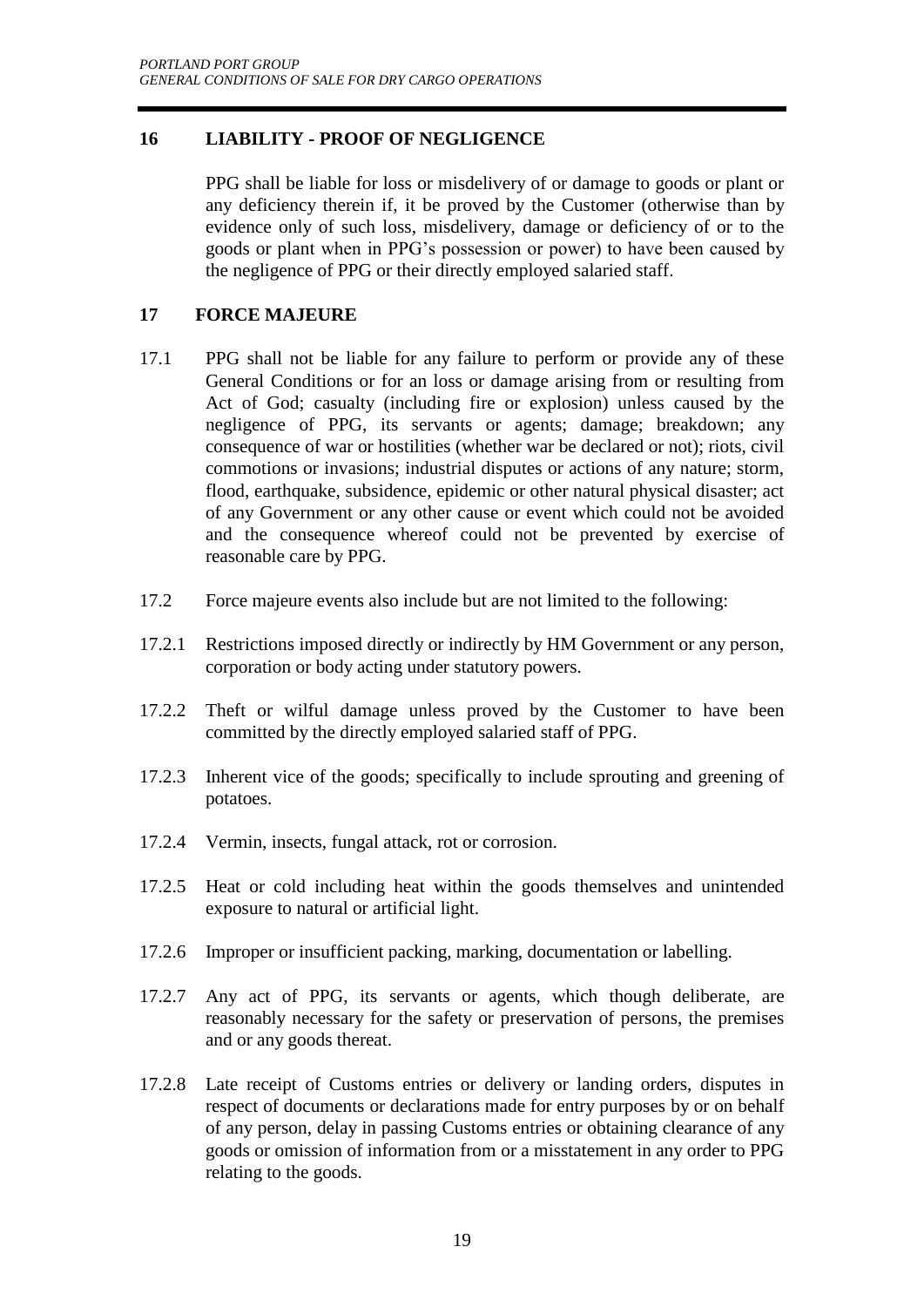# **18 LIMITATION OF LIABILITY**

PPG shall only be liable under these General Conditions for physical loss of or damage to any vessel or other property of the Shipowner or to any goods or other property of the Cargo Owner and such liability will only apply to physical loss or damage to the extent that such loss or damage exceeds £150 per occurrence or incident and is limited to occurrences proved to be caused solely by the negligence of PPG or its employees acting in the course of their employment during the performance or provision of cargo handling services hereunder provided that:

- 18.1 **Loss or damage to Vessel -** PPG's liability in respect of physical loss or damage to any vessel of the Shipowner shall not exceed £5 million per occurrence.
- 18.2 **Loss or damage to Cargo / Goods -** PPG's liability shall be limited to the cost of the goods or plant lost, misdelivered or damaged or the market value thereof or the cost of replacing or repairing the same or £1,200 per tonne of the gross weight of the goods or plant concerned, whichever shall be the least.
- 18.2.1 Whilst PPG will use its best endeavours to collect and segregate at the Berth any loose pieces of Cargo / Goods as appropriate, according to mark and delivery the same to consignee, PPG shall not be liable for any loss or damage whatsoever arising out of or consequent on such collection and/or segregation.
- 18.2.2 PPG shall be under no obligation to rebind such loose goods to a greater standard than is deemed by PPG to be reasonable for the temporary storage or safe onward transportation of such Cargo / Goods, and in particular, PPG shall not be required to re-pack / re-bind to the same standard as the Cargo / Goods were in when originally packed / bound.
- 18.3 **For avoidance of doubt -** In relation to Cargo / Goods received for delivery or otherwise handled by PPG, PPG shall not be liable to the Cargo Owner nor to the Shipowner as bailee of the Cargo / Goods for (i) any misdelivery due to misleading or faint markings or absence of markings or (ii) any loss or damage arising from defects in the Cargo / Goods or the packaging thereof.
- 18.4 **Delay -** PPG accepts no responsibility whatsoever and howsoever arising (including negligence) with regard to any failure to adhere to any timeframe or any delay in the performance of the Services (including in relation to the Cargo or the Vessel (or for any demurrage or detention charges incurred (whether in relation to the Vessel, Containers, rail wagons, road haulage or otherwise) by the Customer.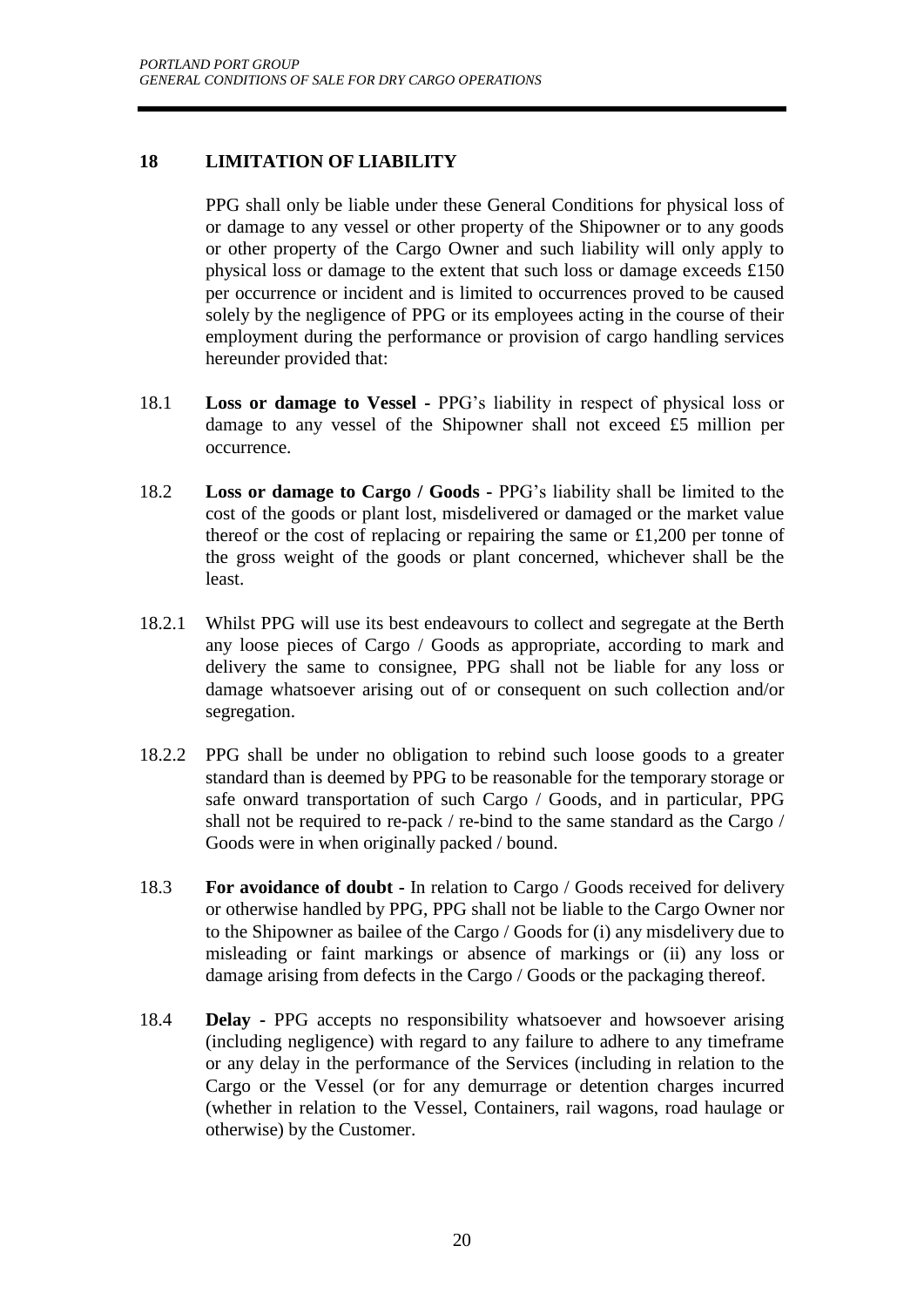- 18.5 **Entire Liability -** Save as set out in Clause 18, PPG shall not be liable for loss of or damage to any Vessel, Cargo or Container howsoever arising (whether caused by negligence or otherwise).
- 18.6 **Exclusion of Liability for Certain Losses -** Notwithstanding any other provision of these General Conditions, but subject to Conditions 18.8.1 and 18.8.2, PPG shall have no liability for any loss of profit, loss of sales, loss of business, loss of goodwill or reputation, third party claims (in each case whether direct or indirect) or for any indirect or consequential loss in respect of all claims, losses or damages, whether arising in tort (including negligence), bailment, breach of contract, breach of statutory duty or otherwise under or in connection with these General Conditions, performance or failure or delay in performance of the Services of any obligation under these General Conditions ("Claims").
- 18.7 **Overall Liability Limit -** Notwithstanding any other provision of these General Conditions, but subject to Clause 18.8 the liability of PPG in respect of any claim shall be limited to the Charges payable in respect of that part of the Services to which the Claim relates.
- 18.7.1 Notwithstanding the above, PPG shall have the right in any circumstances to elect or to rely on (in the alternative) any relevant statutory provisions providing for limitation or exclusion of liability.
- 18.7.2 For avoidance of doubt, it is hereby declared that PPG's liability in respect of any physical loss or damage whether in contract or in tort shall not extend outside the minimum and maximum limits specified in Clauses 18.1 and that the Shipowner and/or the Cargo Owner whichever to be at the discretion of PPG will indemnify PPG against all proceedings and claims howsoever arising and by whomsoever brought in respect of the liabilities as mentioned under this Clause so far as the amounts so claimed are outside the exclusions or limits prescribed in Clause 18.1.
- 18.8 **Exceptions -** PPG shall not be under any liability whatsoever for any personal injury or fatality, except where PPG is proven negligent, nor for loss damage or delay caused to vessels or Cargo / Goods arising as a result of the characteristics or design of the vessels or Cargo / Goods for mechanical handling operations including but not limited to, in the case of vessels, noncompliance with class regulations, having inadequately protected tanks, there being obstructions and impediments on decks and hatches, including overhanging hatch covers, structures or fittings projecting into the stowage space and/or other parts of the vessel or its equipment which are vulnerable to damage by grabs and machines, and in the case of Cargo / Goods where all reasonable steps have not been taken to protect the same from damage as may otherwise occur as a result of mechanical bulk handling operations.
- 18.8.1 Nothing in these General Conditions shall exclude or restrict PPG's liability for death or personal injury caused by its negligence, fraudulent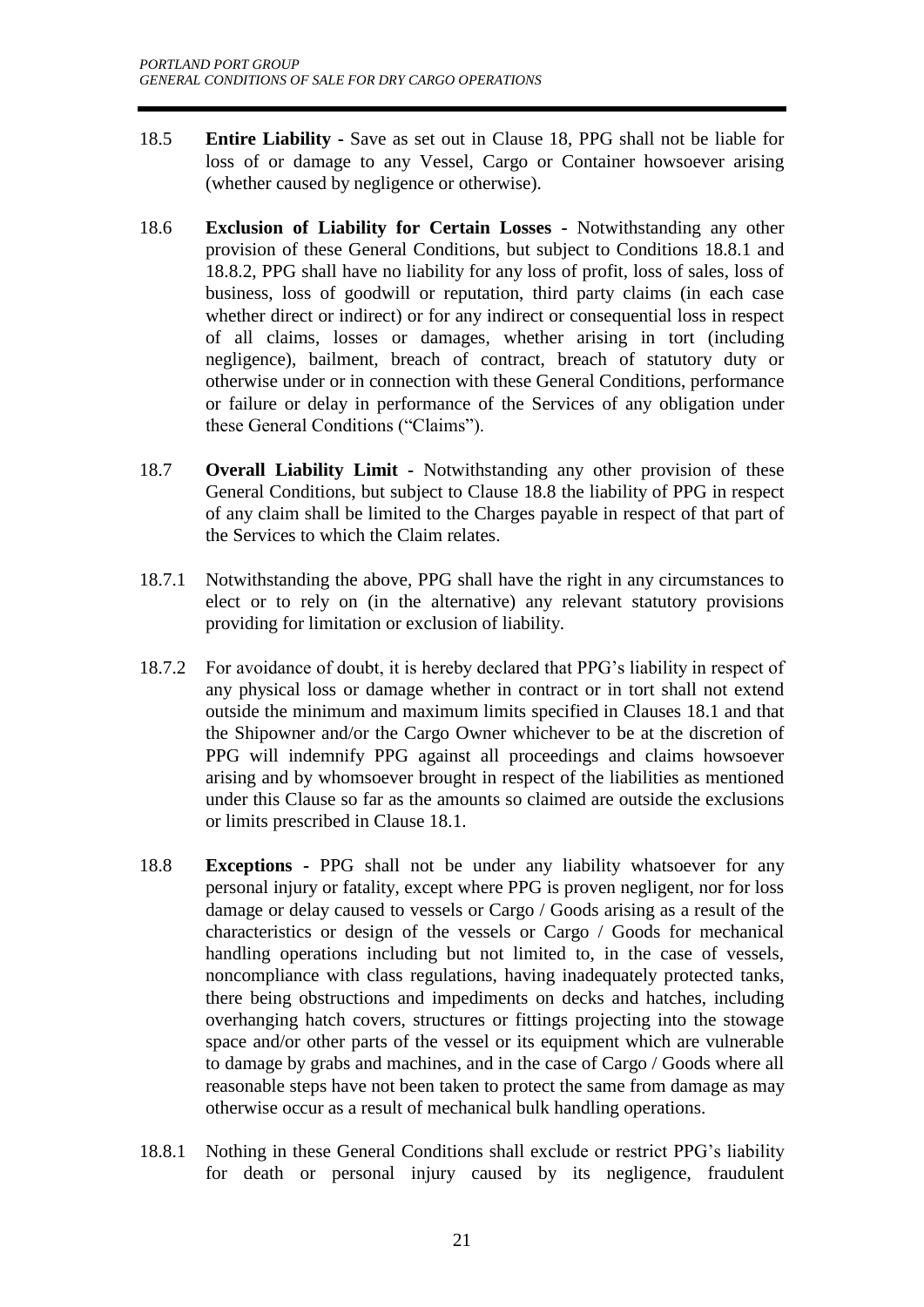misrepresentation or any other act or omission for which liability may not be excluded or limited under applicable law.

18.8.2 The overall liability limit contained in Condition 18.7, shall not apply to the Company's liability under Conditions 18.1 and 18.2.

# 18.9 **Notification of Claims and Time Limits -**

- 18.9.1 It is a condition precedent to the liability of PPG under Clause 18 hereof that PPG be notified in writing, in the case of damage, deficiency or partial loss, before the goods are removed from PPG's premises and in the case of total loss or misdelivery, within 30 days in the case of import goods or 60 days in the case of export goods of the delivery of the goods by PPG or their removal from PPG's premises, with particulars of the nature and amount of any claim to be made. Any claim not made in accordance with the terms of this condition shall be deemed to be waived, extinguished or absolutely barred.
- 18.9.2 PPG shall in any event be freed and discharged from all liability for any loss or damage to any vessel, Cargo / Goods, plant or equipment or any other matter or thing unless suit is brought (i.e. proceedings issued in a court or before a tribunal of competent jurisdiction, and served on PPG) within twelve (12) months of the said occurrence. In the case of loss of or damage to any vessel or any other property of the Shipowner, the Shipowner shall grant full and reasonable facilities to PPG to survey all such loss or damage.
- 18.10 By delivering the goods to PPG, the Customer shall be deemed to confer severally upon the employees and agents of PPG, and upon its or their independent contractors, the benefit of all warranties, representations, limitations and exclusions of, or exemptions from liability indemnities, defences, amenities and rights herein provided for the benefit of PPG, upon any such person as aforesaid providing any services whether or not of a stevedoring nature in relation to the goods. This Clause also constitutes a separate contract made by PPG on its own behalf and as agent for all persons who are its servants or agents from time to time whether or not as stevedore providing services (re- the Stevedores ), as aforesaid in relation to the Cargo / Goods.

# **19. INDEMNITY**

- 19.1 The Customer shall indemnify PPG against any and all costs (including the costs of investigating and defending any claims), expenses, claims, demands, losses, damages, liabilities, orders, awards, fines, penalties, proceedings, and judgments of whatsoever nature howsoever assumed, incurred or suffered by PPG, its employees or sub-contractors, and provide against all risks and contingencies, as a result of or in connection with:
- 19.1.1 any claim made by any third party (including without limitation a claim made by the owner of the Cargo, the Vessel or the Containers or any other person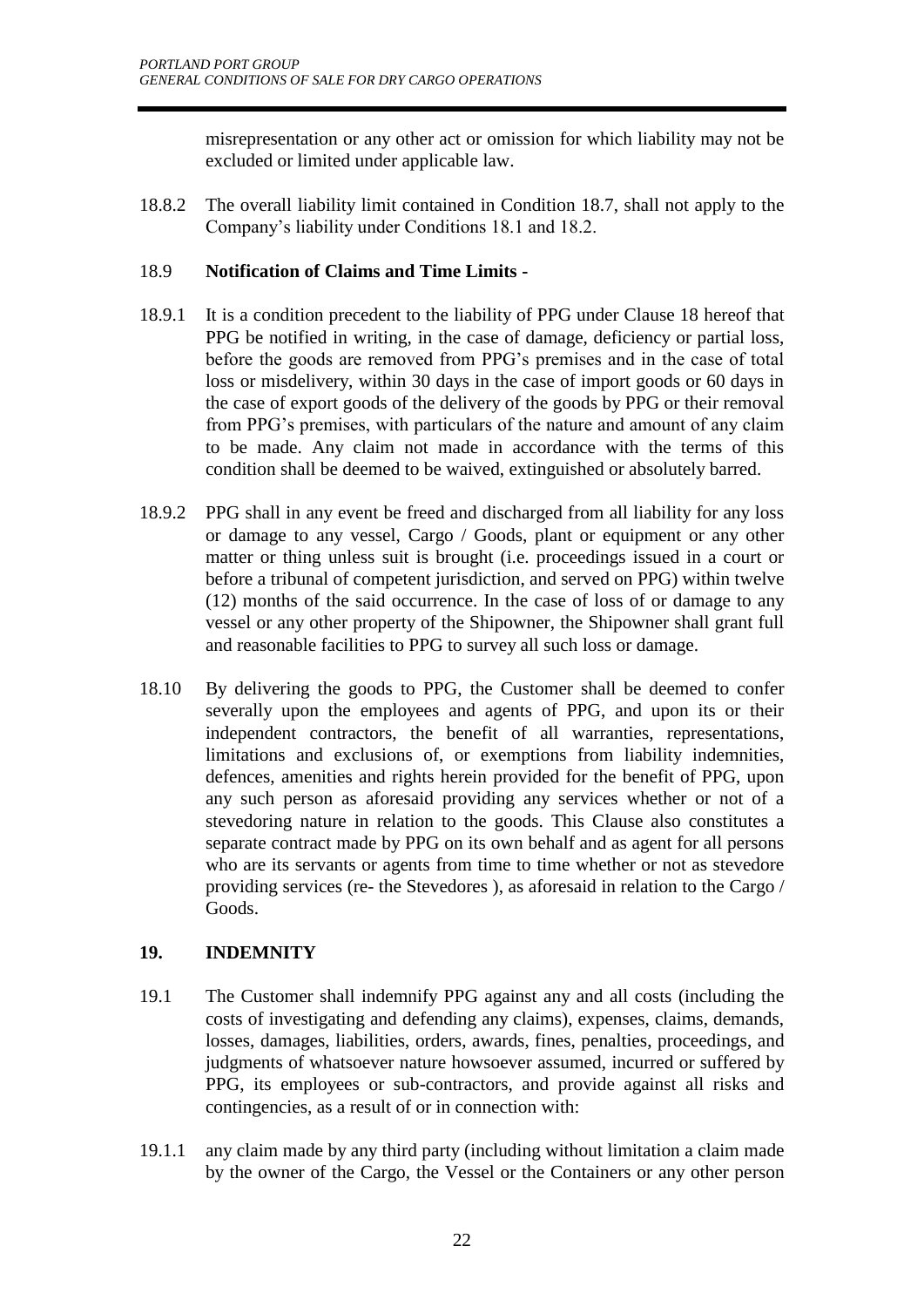who is or may become interested in the Cargo, the Vessel or the Containers or any customs authority) when such claim arises from or in connection with the Services (whether caused by PPG's negligence or otherwise) and to the extent such claim exceeds PPG's liability to the Customer under these General Conditions;

- 19.1.2 any claim made by any third party arising out of any act, neglect or default of the master of the Vessel, the Shipowner or the Cargo Owner, their respective contractors, agents or servants (other than PPG, its agents or servants or of any inherent quality or defect of any Cargo / Goods on the Berth, Premises and/or on the Vessel;
- 19.1.3 any breach by the Customer of the obligations or warranties given by the Customer pursuant to these Conditions;
- 19.1.4 PPG acting in accordance with the Customer's instructions; and
- 19.1.5 any death or personal injury of any person or damage to any property whatsoever arising from the presence of the Customer at the Premises, the use by the Customer of the Facilities, the presence of the Vessel at the Berth or the presence of the Cargo on the Vessel (whilst the Vessel is at the Berth) or within the Facilities (and whether or not the Cargo was Dangerous Cargo which PPG had accepted under these General Conditions).
- 19.2 The Customer / Shipowner / Cargo Owner shall pay to PPG full compensation for all damage done to or suffered by PPG, the Berth, Premises and/or facilities, and other property of PPG and arising as aforesaid.

# **20 INSURANCE**

- 20.1 Unless expressly agreed, PPG does not insure Cargo, Vessels or Containers, and the Customer shall self–insure or make arrangements to cover Cargo, Vessels and containers against all insurable risks to their full insurable value (including all duties and taxes).
- 20.2 PPG will at its own expense procure and maintain policies of insurance covering:
- 20.2.1 any liabilities assumed by it under these General Conditions;
- 20.2.2 any requirements by law, including employer's liability and public liability.

# **21 SECURITY**

21.1 PPG will not be bound to admit vehicles to its premises or to allow vessels to enter the harbour limits, berth or anchor thereat except by prior arrangement with the Customer. All vehicle / Vessel / personnel details will be logged and recorded without exception and PPG will be entitled to request for and be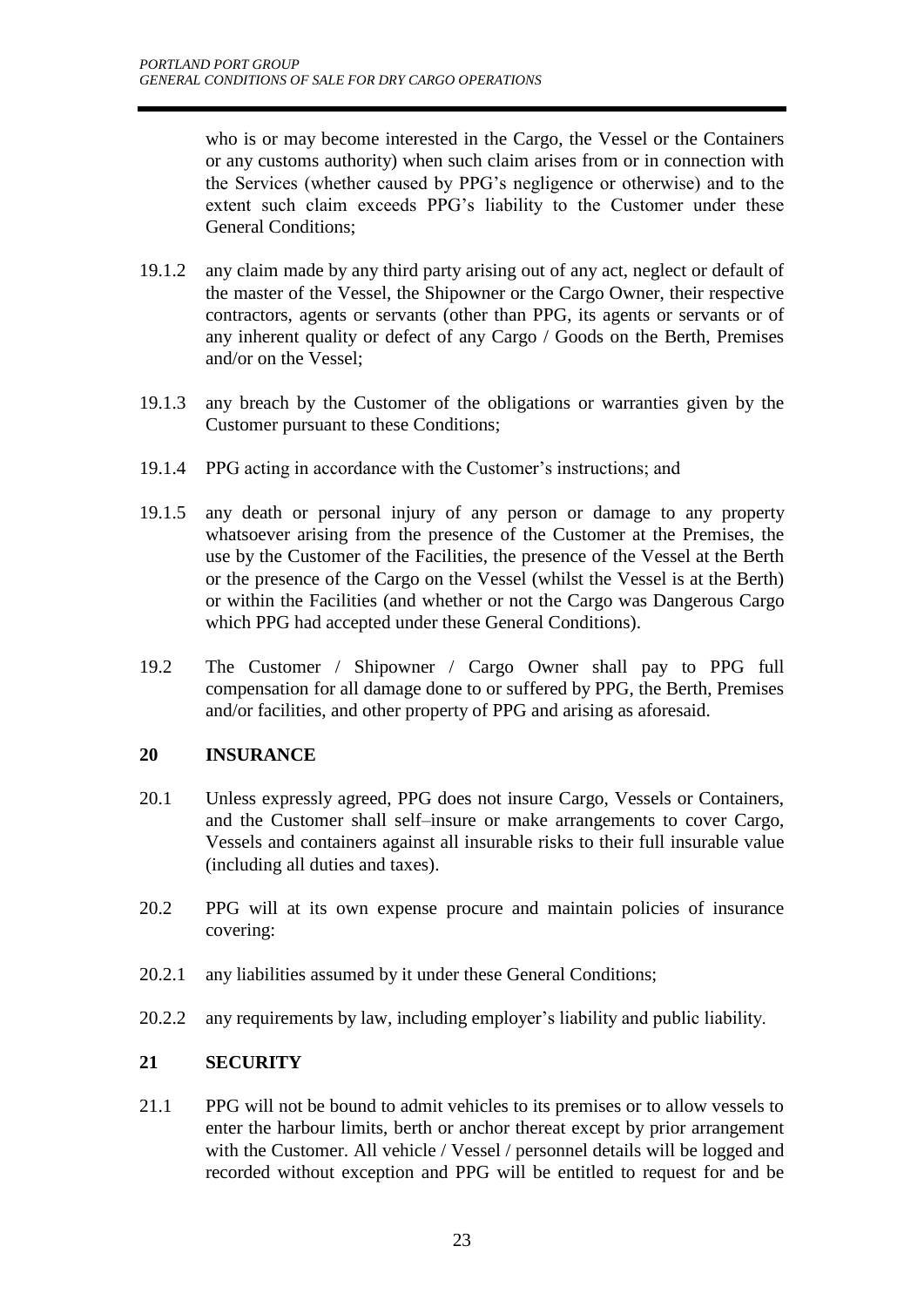provided with documentation evidencing proof of identity / registration, and if necessary take copies of the same.

- 21.2 The provision of any security services or anti-terrorist measures in respect of a Vessel shall be the responsibility of the Shipowner.
- 21.3 The Customer and/or relevant Shipowner shall comply in every respect with the International Ships and Port Facility Security Code ("ISPS Code") together with all relevant UK and EU Regulations including in particular Regulation 11 of the Ship & Port Facility (Security) Regulations 2004 (SI 2004/1495) and any instructions or directions issued by the UK Department for Transport ("DfT") relating to any of the said Regulations, and in particular the Shipowner shall at all times comply fully with the instructions of the Port Facility Security Officer(s) in accordance with any existing PPG security measures.
- 21.4 In the event that ISPOS conditions, and/or the level of security threat, in the Port or at PPG increases at any time, PPG reserves the right to then charge the Customer an additional charge proportional to the increase in port security costs thereby incurred by PPG in relation to the performance of the Services rendered.

# **22 PROTECTION OF PPG'S EMPLOYEES, AND AGENTS**

The employees, independent contractors and agent of PPG shall be entitled to the benefit of all provisions herein which exclude or restrict liability of any kind. PPT in undertaking the Services does so on its own behalf and as agent for all its employees, independent contractors and agents.

# **23 BYELAWS AND REGULATIONS**

Use of the Berths, Facilities and Premises and provision of the Services described herein shall be subject to such statutes, byelaws, regulations and directions of PPG as may be in force from time to time.

# **24 RELATIONSHIP TO SPECIAL ARRANGEMENTS**

These General Conditions are supplemental to any special agreement made between PPG and any other party relating to the Services except insofar that they are expressly excluded thereby or inconsistent therewith.

# **25 REGULATIONS AND CONDITIONS APPLICABLE TO SHIP DUES AND RENT**

Ship dues and rent charged by PPG will be in accordance with the terms provided by PPG upon receipt of the Customer's instructions and thereafter accepted by the Customer. Such acceptance will be regarded in accordance with Conditions 2 and 3. 3.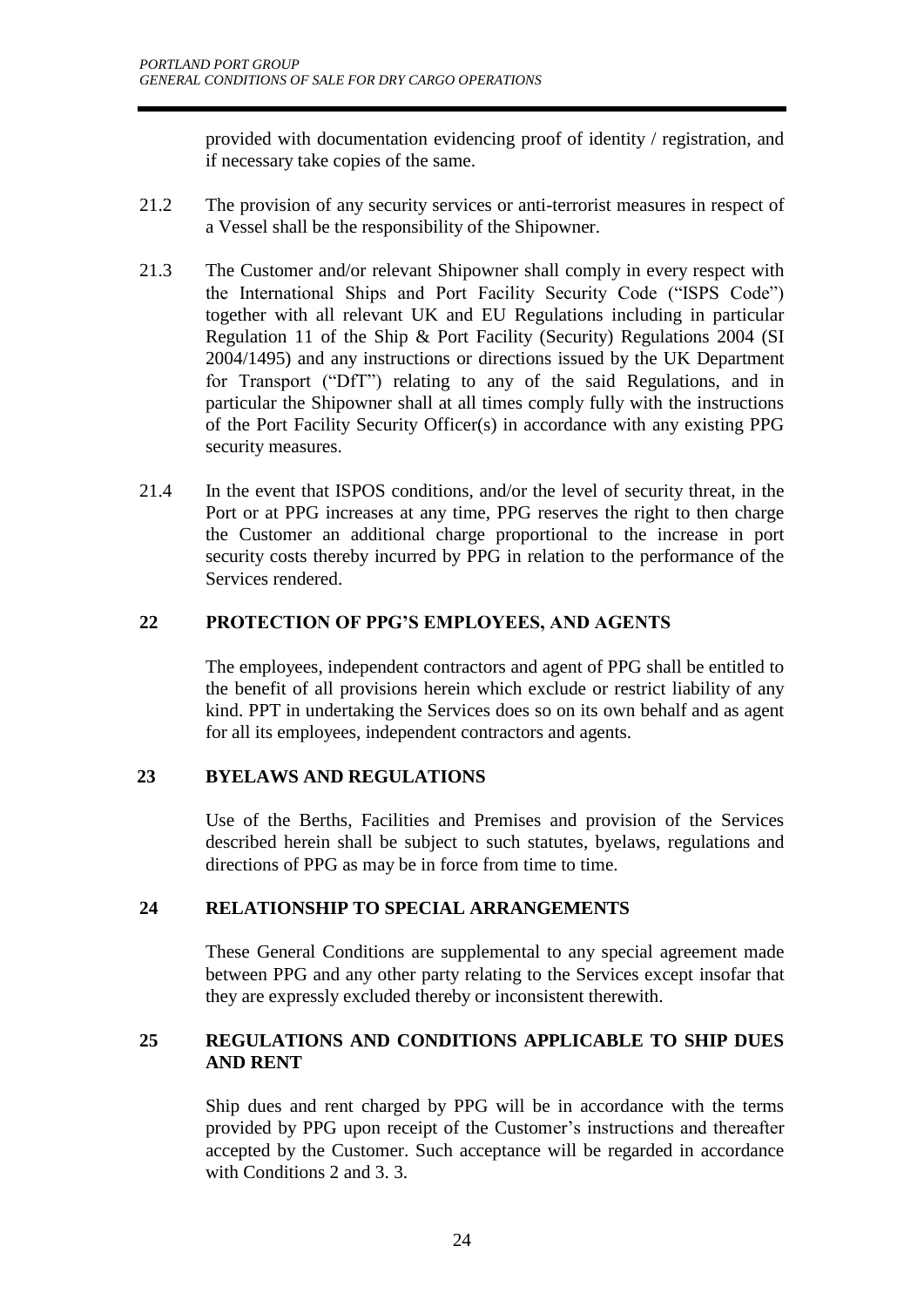#### **26 TERMS AND CONDITIONS OF CRANE, GRAB, PLANT AND VESSEL HIRE/USAGE**

- 26.1 Applications for hire of cranes with or without grabs should be made in writing (via email) to the Landside Department.
- 26.2 PPG shall operate all cranes (including ships cranes) and grabs and the charges quoted will include the provision of drivers; except if an authorised and valid PPG Permit to Work or Stevedoring Licence has been issued by PPG's Operations Manager.
- 26.3 PPG reserve to themselves the right of supplying all cranes and grabs and of limiting the time of their employment as well as of deciding whether grabs may be used with any particular cranes or cargoes.
- 26.4 PPG shall not be liable for the delay or the consequence of delay which may arise from breakdown of the cranes and grabs or failure of power supplies or for the consequences of any delay caused through their inability to make available a crane or grab at the time requested from whatever cause arising.
- 26.5 Hirers shall provide their own slings or other lifting gear, and all labour required in respect of craneage and grabbing operations except the crane driver (unless authorised to do so by a valid PPG Permit to Work) and PPG shall not incur any responsibility therefrom.
- 26.6 The hirers shall be responsible for all consequences arising from the overloading of cranes with or without grabs or failure from hirers, their servants or agents to observe directions for the use of the cranes or grabs which may be given by PPG Manager.
- 26.7 The hirers shall be responsible for the cleaning up and removal of spillage from the quay on completion of crane and grab operations.
- 26.8 Where it is necessary to cant the same article during lifting, the work will be done at the hirer's risk.
- 26.9 No allowance on charges will be made during the period of hire except in respect of lost time amounting to half an hour or more on each occasion during which the crane and/or grab cannot be worked by reason of mechanical failure.
- 26.10 Hirers will make good all loss of or damage to cranes or grabs from whatever cause arising and fully indemnify PPG in respect of all claims by any claimant for personal injury, death or damage to property howsoever arising out of the use of the cranes or grabs and in respect of all costs and charges in connection therewith arising under statue or common law.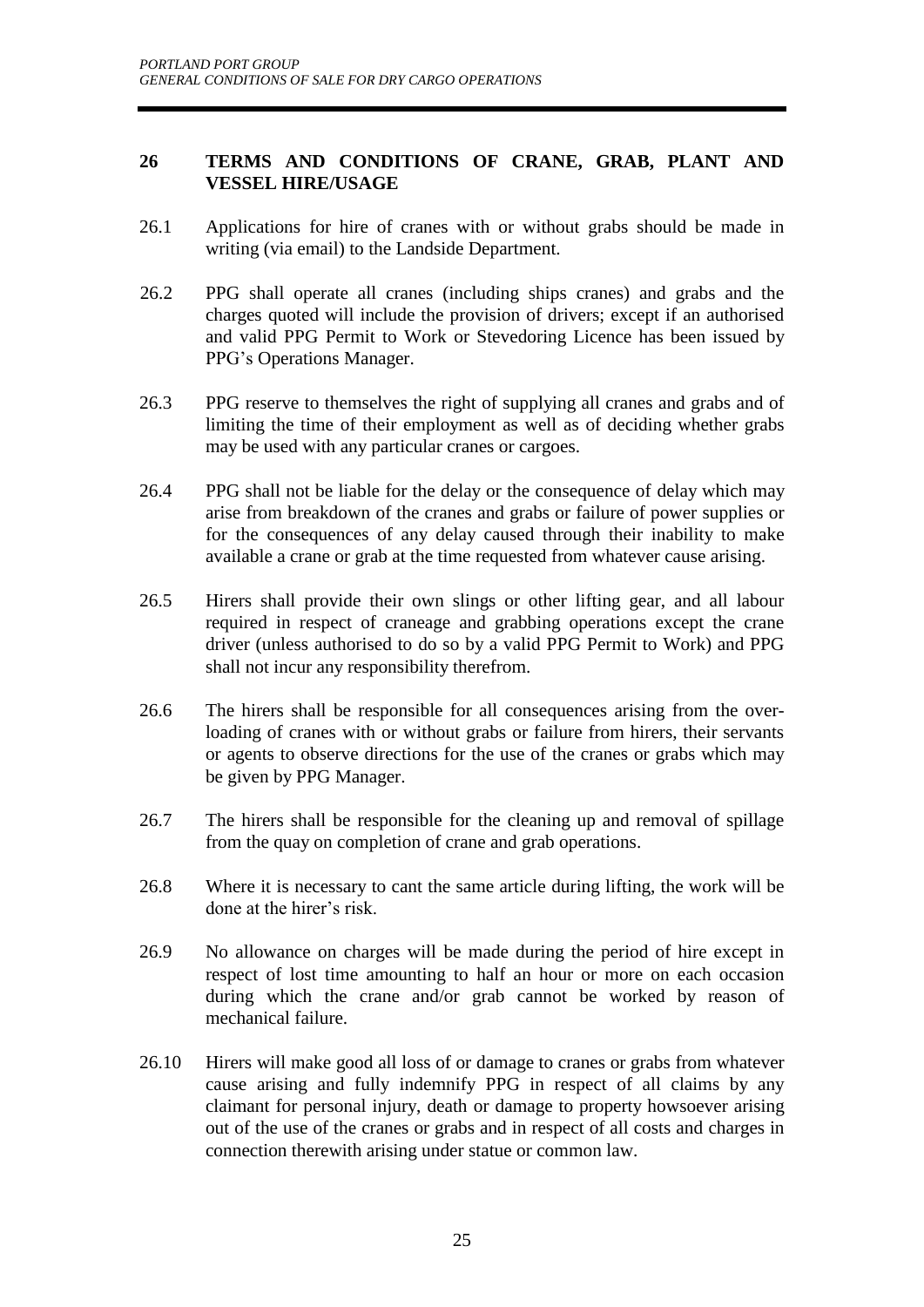- 26.11 Hirers will insure against breach of any of these conditions with a reputable insurance company, notifying PPG when such insurance has been effected and if called upon to do so, produce the Policy or a copy of it to PPG.
- 26.12 Charges for the hire of cranes and grabs will be recovered through PPG completing the Order Form ('the hirer'). Hire charges may be obtained on application to the General Manager.
- 26.13 Hirers will be responsible for the repair of any damage to plant, goods, vessels and premises of PPG howsoever caused when under hire from PPG.
- 26.14 Condition 26 will equally apply to PPG Plant and Vessel Hire and Usage.

# **27 QUAY RENT**

27.1 Quay rent charged by PPG will be in accordance with the terms provided by PPG upon receipt of the Customer's instructions and thereafter accepted by the Customer. Such acceptance will be regarded in accordance with Conditions 2 and 3.

# **28 ENGLISH LAW AND JURISDICTION**

- 28.1 Any legal relationship between PPG and the Customer / Shipowner / Cargo Owner shall be governed by and interpreted in accordance with English Law and the Customer submits to the jurisdiction of the High Court of Justice in England but PPG may enforce any contract between PPG and the Customer in any court of competent jurisdiction.
- 28.2 Where these General Conditions are silent on the rights and liabilities of PPG, and or Shipowner or Cargo Owner, these shall be determined according to the Laws of England as aforesaid.

# **29 GIVING OF NOTICE**

Any notice required to be given hereunder shall unless otherwise specified be sufficiently given if sent by registered or recorded delivery post or left at the principal or registered office for the time being of the party to be served. Any such notice shall be deemed to be served at the time the same is handed to or left at the address of the party to be served and if served by post on the third day (not being a Sunday or Public Holiday) following the day of posting.

# **30. ALTERATIONS AND VARIATIONS**

The foregoing General Conditions may be altered or varied at any time and from time to time in such respects and in such manner as PPG may consider desirable.

#### **31. HEADINGS**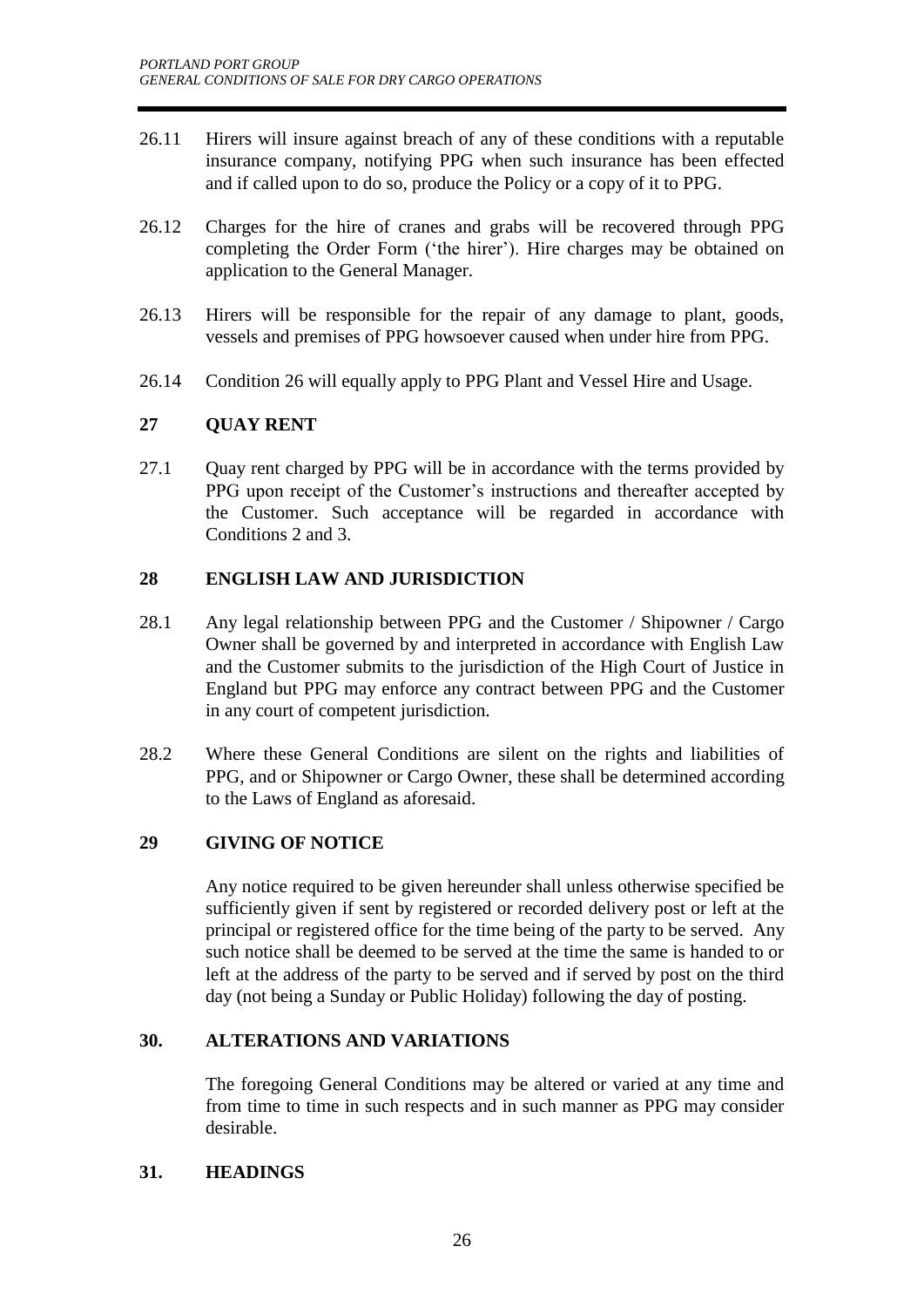The headings set out in these General Conditions are provided for convenience and they shall not limit, control or affect the meaning of the provisions to which they refer.

# **LIST OF SCHEDULES**

#### **Schedule A –Services – Services (Normal)**

| Part I   | The service of Berthing    |
|----------|----------------------------|
| Part II  | The service of Loading     |
| Part III | The service of Discharging |
| Part IV  | The service of Receiving   |
| Part V   | The service of Storing     |
| Part VI  | The service of Delivery    |

**Schedule B – Services – Services (Special)**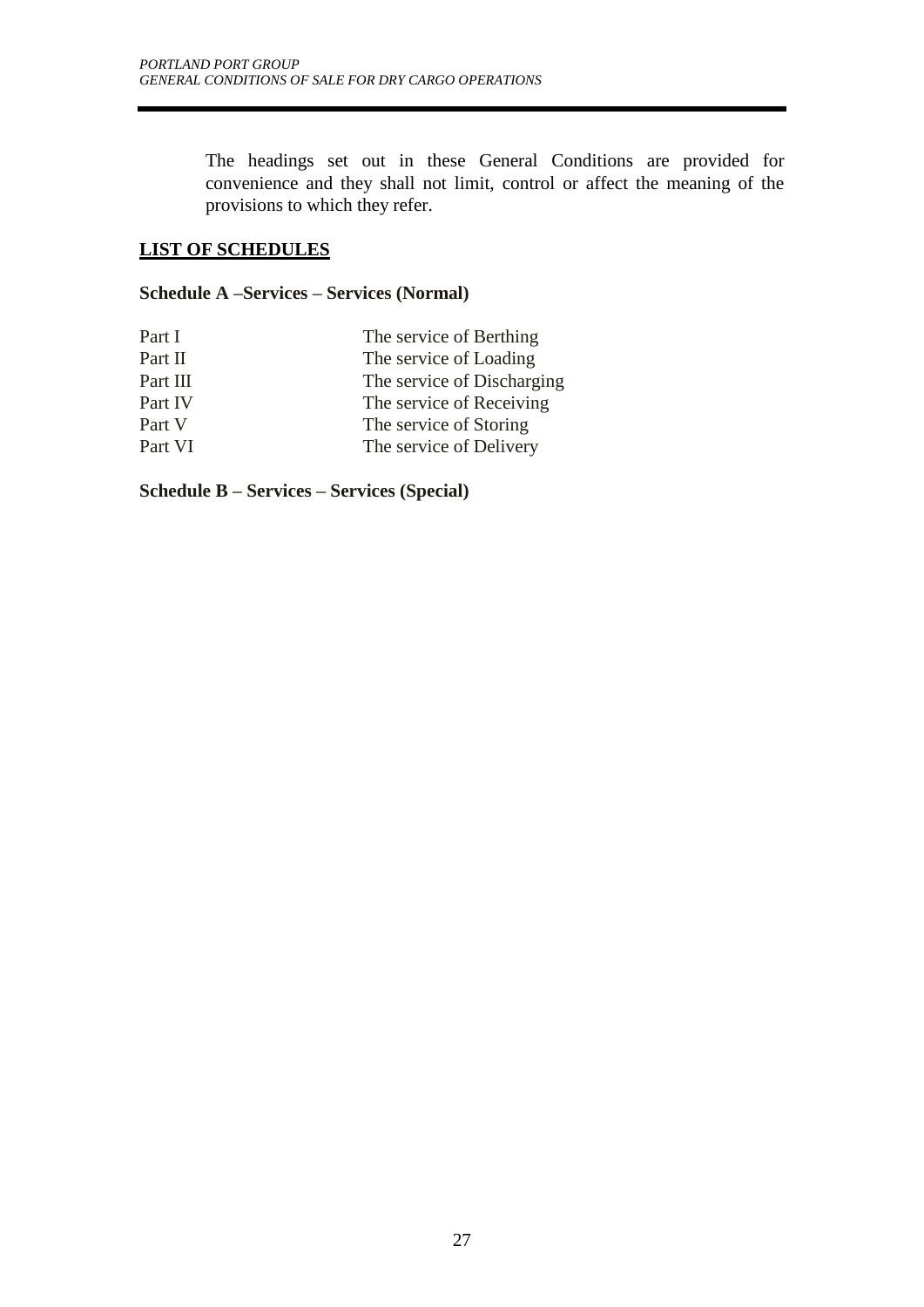# **SCHEDULE A**

# **SERVICES**

# **PART I (BERTHING)**

The service of BERTHING and PILOTAGE will normally consist of:-

- (a) The attendance of pilot on board the Vessel to assist the Master with the navigation of the Vessel to port side.
- (b) The provision of a berth assigned at the discretion of PPG depending on the requirements of the vessel.
- (c) The provision of managerial supervisory and administrative staff.

# **PART 1I (LOADING)**

The service of LOADING will normally consist of:-

- (a) The slinging of cargo and taking from quay, shed, road vehicle, rail (where facilities allow) or craft to ship's side, loading and stowing in vessel's cargo space or deck.
- (b) The provision of all necessary and appropriate non-specialist gear and equipment not otherwise prescribed in Clause 11 hereof, excluding protective overalls and equipment for special cargoes.
- (c) The provision of fork lift trucks (up to seven tonnes S.W.L. capacity) on the quay for the taking of cargo to ship's side for loading.
- (d) Laying of dunnage, as necessary, excluding the laying of floors/beds.
- (e) The provision of managerial, supervisory and administrative staff.

# **PART 1I1 (DISCHARGING)**

The service of DISCHARGING will normally consist of:-

- (a) Unstowing in vessel's cargo space or deck, slinging and discharging of cargo to ship's rail.
- (b) The provision of all necessary and appropriate non-specialised gear and equipment not otherwise prescribed in Clause 11 hereof, excluding protective overalls and equipment for special cargoes.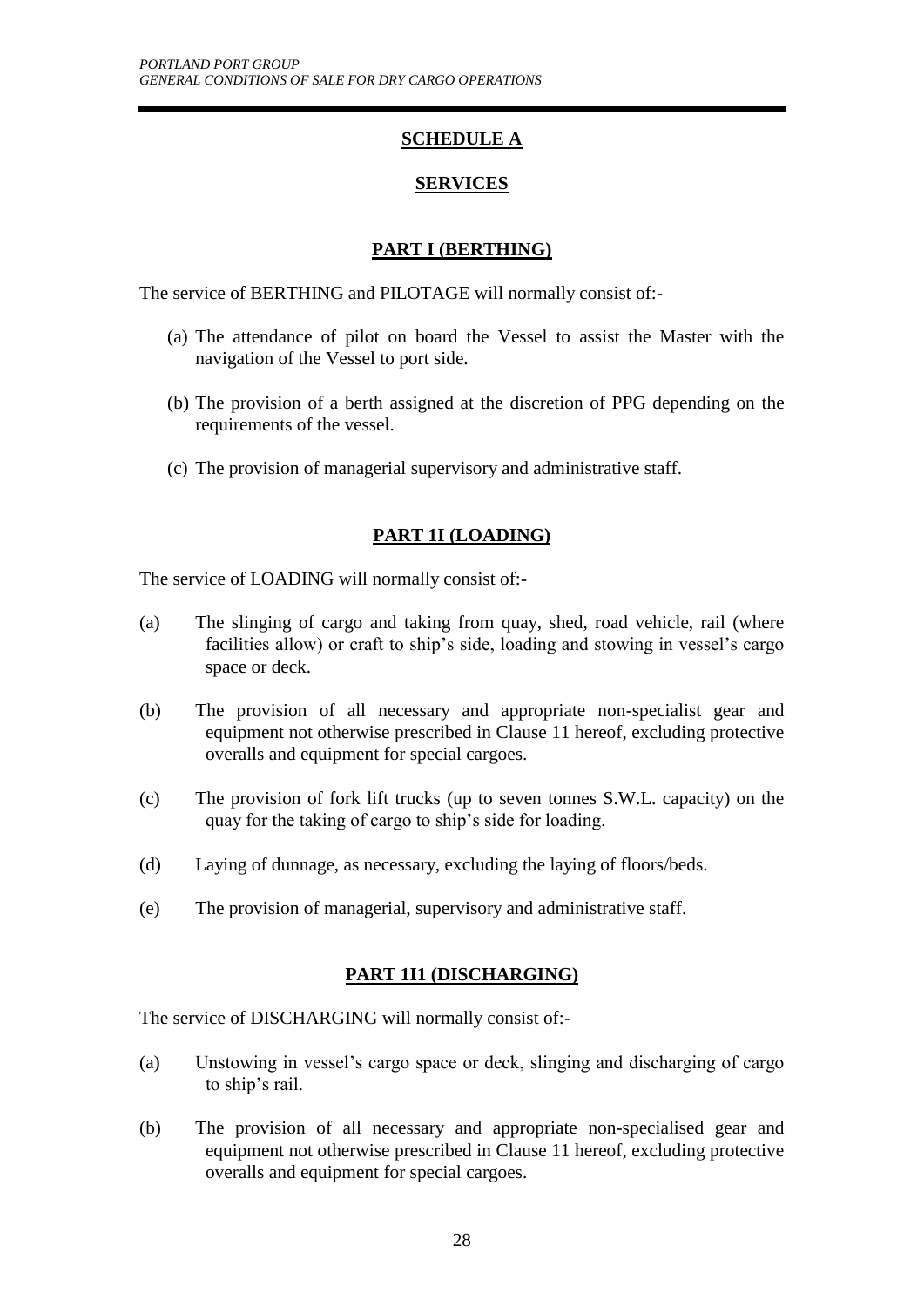- (c) The provision of the customary out-turn reports after delivery of all the vessel's cargo from the quay (if required).
- (d) The provision of managerial, supervisory and administrative staff.

#### **PART IV (RECEIVING)**

The service of RECEIVING may vary in accordance with the Customer, the Shipowners or Cargo Owners' requirements but will normally include the following:

- (a) The provision of the following documentation:
- (i) Daily Tonnage Returns
- (ii) Final Tonnage Details
- (iii) Special Cargo Lists
- (iv) Stowage Plans
- (b) The processing of the following documentation:
- (i) National Standard Shipping Notes
- (ii) Wharfinger's Receipts
- (c) The receiving of cargo from road vehicle or rail wagon (where facilities allow) and taking to quay or shed.
- (d) The provision of forklift trucks (up to seven tonnes S.W.L. capacity) for the receiving of cargo to quay or shed.

Note:

- (i) The Service will be in respect of a fixed receiving period for outward cargo to be agreed between the Shipowner and PPG.
- (ii) Shut-out cargo which is subsequently redelivered shall be subject to additional charges.

# **PART V (STORAGE)**

The service of STORAGE may vary in accordance with the Customer, the Shipowners or Cargo Owners' requirements but will normally include the following:

- (a) The stowing of cargo in the storage facilities.
- (b) The provision of storage facilities.
- (c) The security of storage facilities (if necessary).
- (d) The provision of managerial, supervisory and administrative staff.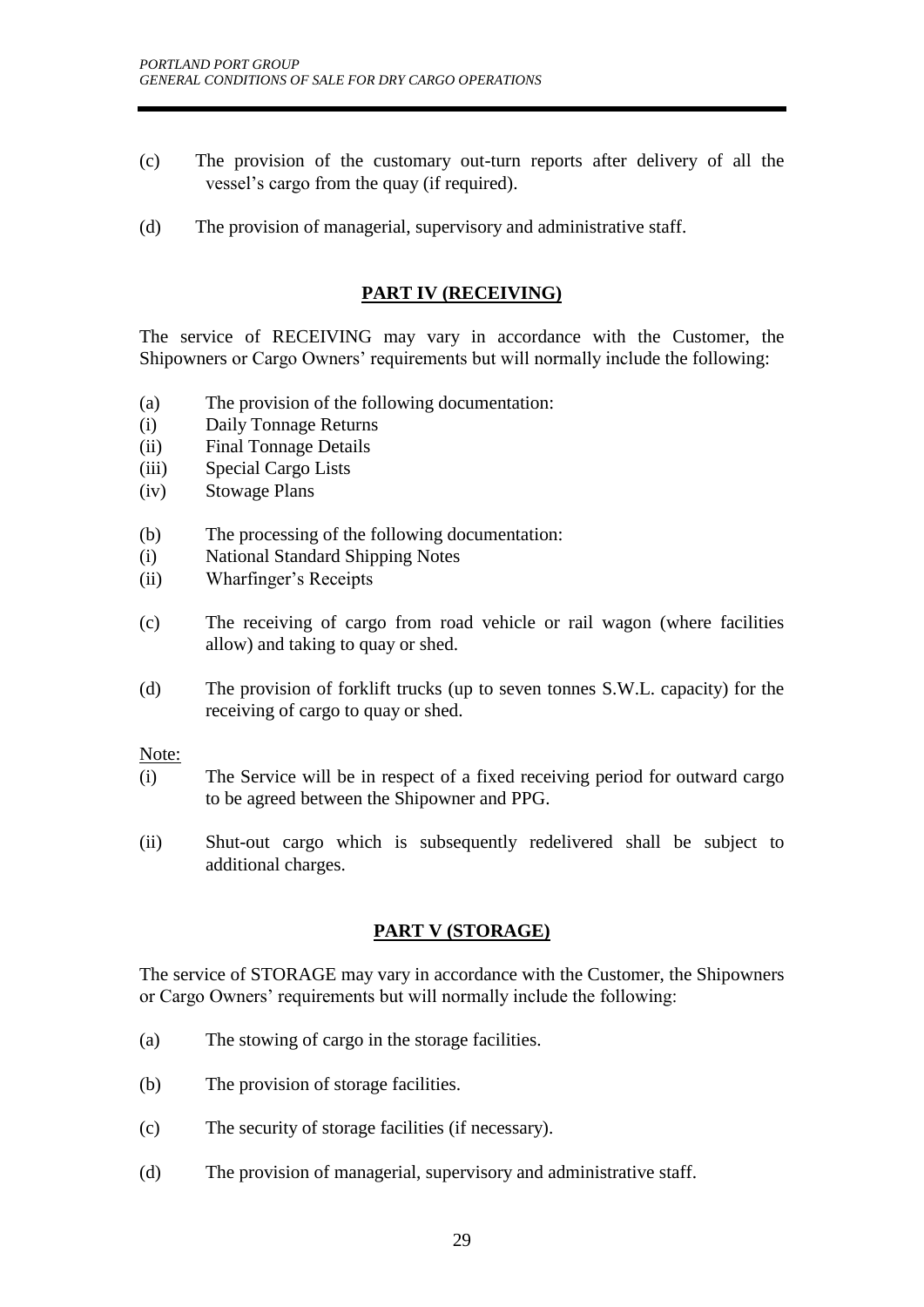The various types of storage facilities are as follows for various periods:

- (a) Portside
- (b) Transit Shed
- (c) Long term storage

# **PART VI (DELIVERY)**

The service of DELIVERY / MASTER PORTERAGE will normally consist of:

- (a) The receiving of cargo from the discharge tackle to the quay or transit shed, or long term storage facilities.
- (b) The delivery of cargo from the discharge tackle direct to waiting road vehicle, rail wagon (where facilities allow) or overside to craft.
- (c) The stowing of cargo on the quay (unless otherwise specified).
- (d) The delivery of cargo from the quay or transit shed, or long term storage facilities to road vehicle, rail (where facilities allow) or craft.
- (e) The provision of fork lift trucks (up to seven tonnes S.W.L. capacity) on the quay for the Services specified above.